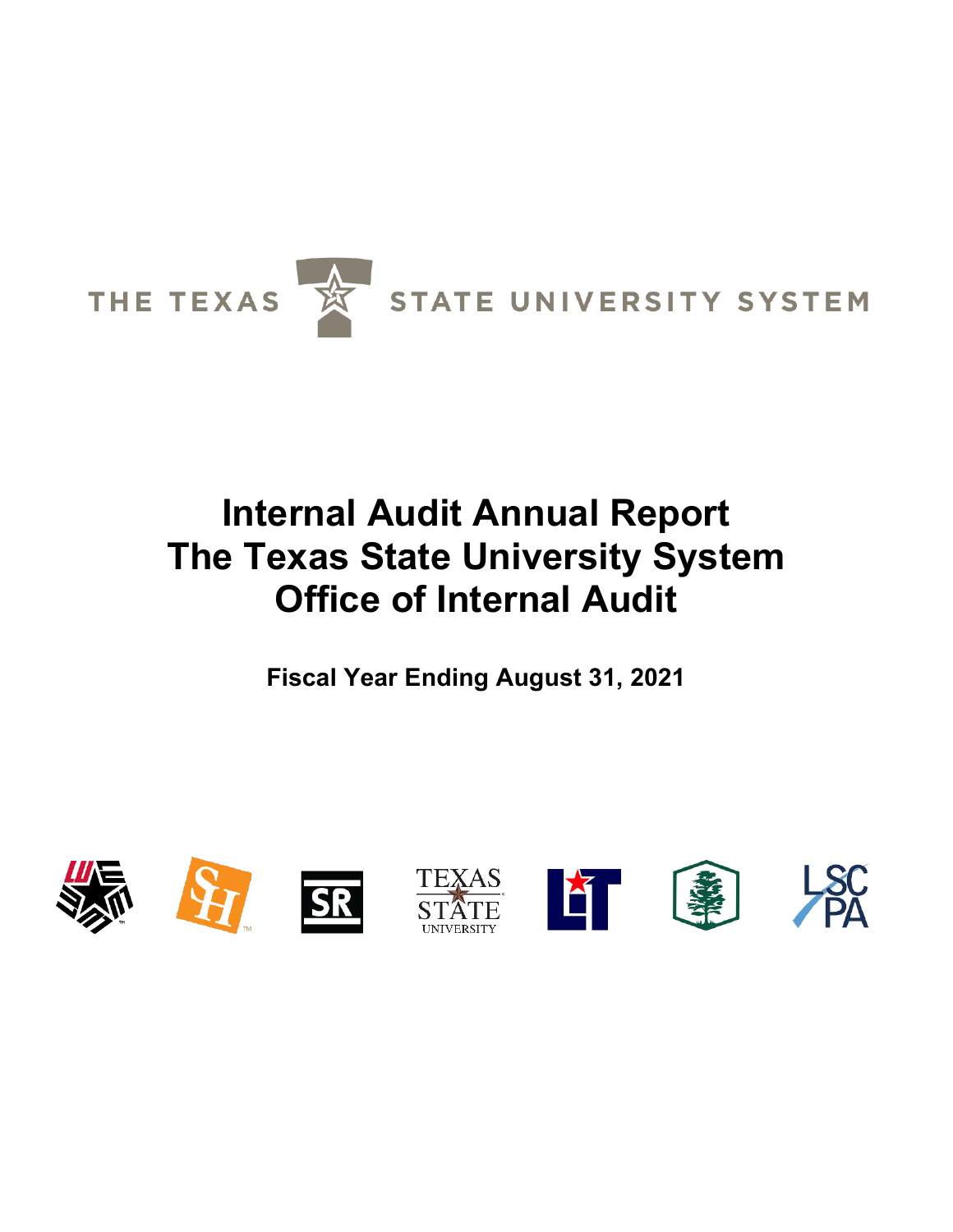# **TABLE OF CONTENTS**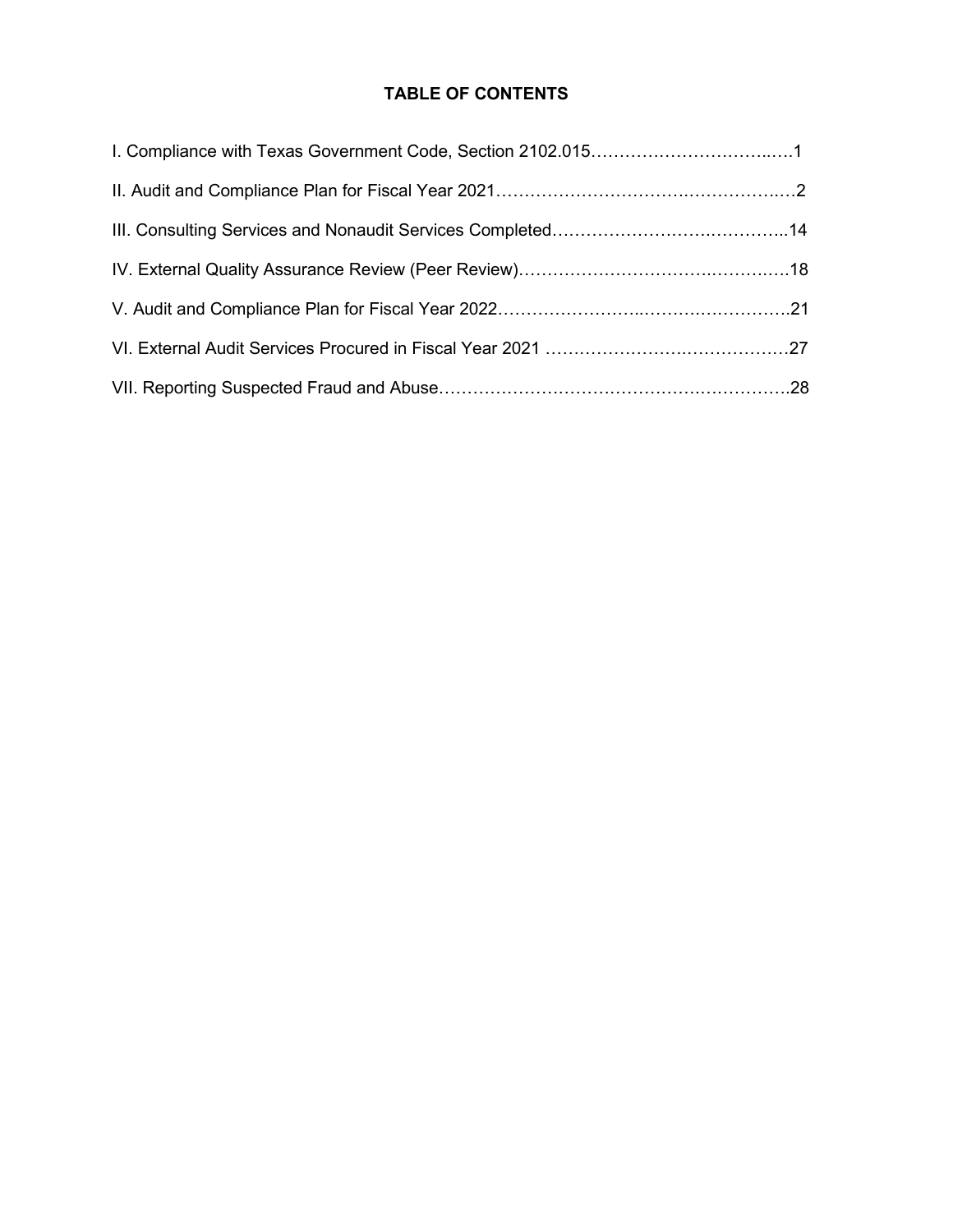#### **I. Compliance with Texas Government Code, Section 2102.015: Posting the Internal Audit Plan, Internal Audit Annual Report, and Other Audit information on Internet Website**

Texas Government Code Section 2102.015 requires state agencies and higher education institutions to post certain information on their internet websites. The Texas State University System (TSUS) Office of Internal Audit ensures compliance with Section 2102.015 through the following procedures:

- $\triangleright$  Posting its annual audit and compliance plan to the Office of Internal Audit webpages of the TSUS and components' websites within 30 days after formal approval by the Board of Regents ("the Board"). The Fiscal Year 2022 Audit and Compliance Plan was approved by the Board on August 13, 2021 and has been posted as required.
- Posting this *Internal Audit Annual Report for Fiscal Year 2021* to the Office of Internal Audit webpages of the TSUS and components' websites within 30 days of distributing the report to the Finance & Audit Committee of the Board.
- $\triangleright$  Including in the quarterly board materials, posted on the TSUS website, a detailed summary of the weaknesses, deficiencies, wrongdoings, or other concerns raised by audit and compliance plan projects and a detailed summary of the actions taken by management to address resultant recommendations.

The TSUS Office of Internal Audit reserves the right to not post information contained in the audit and compliance plan, reports, or this *Internal Audit Annual Report* if the information is exempt from public disclosure under Chapter 552 of the Texas Government Code.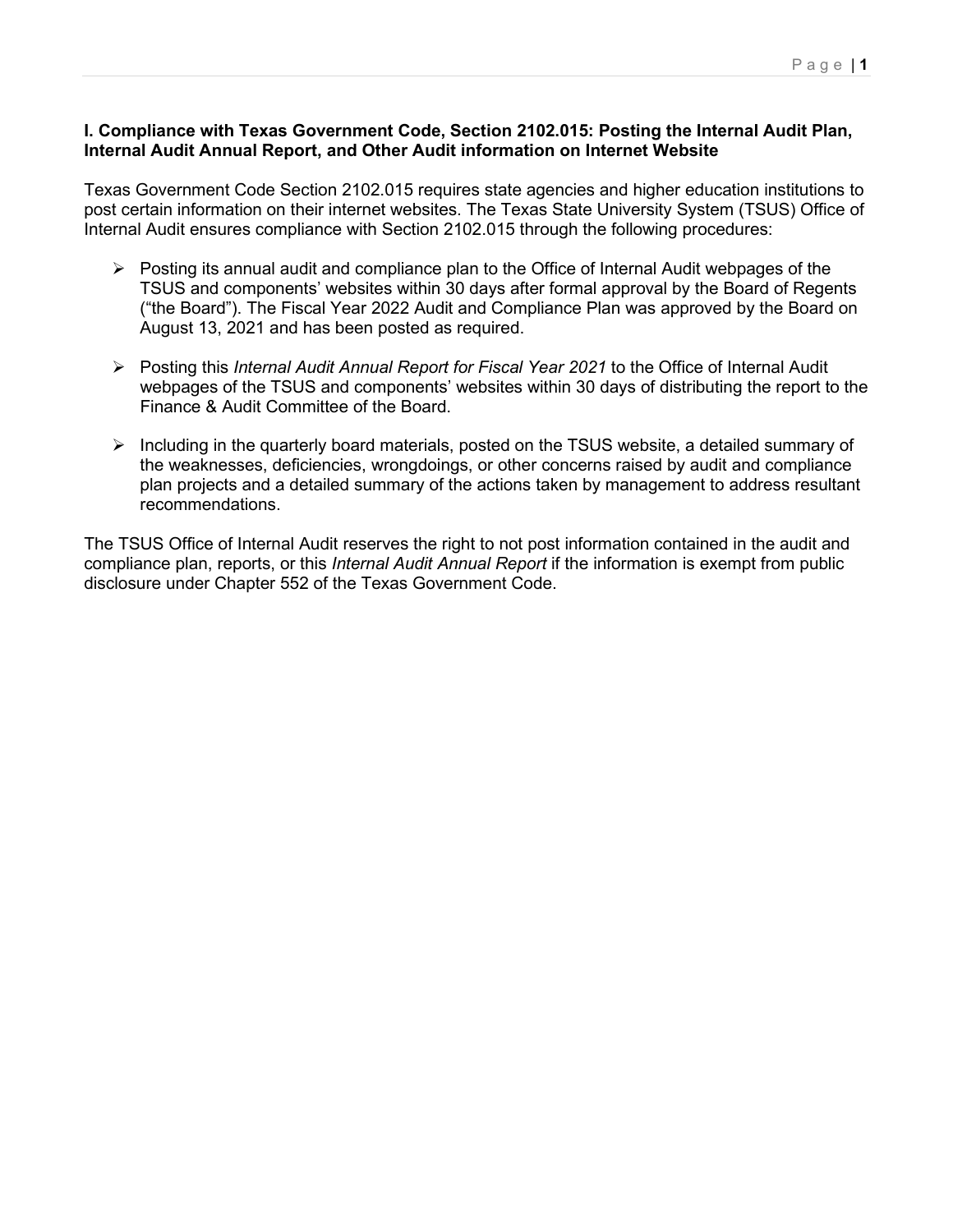#### **II. Audit and Compliance Plan for Fiscal Year 2021**

The TSUS Office of Internal Audit prepares a consolidated audit and compliance plan ("Plan") for System Administration and its components. The following is a listing of all projects included in the Plan for fiscal year 2021, amended to include the status of the projects as of August 31, 2021, the report titles, report numbers (if applicable), and dates the reports were issued to external oversight entities.

**SYSTEM ADMINISTRATION STATUS OF PROJECTS IN FISCAL YEAR 2021 AUDIT AND COMPLIANCE PLAN**

| <b>Project/Activity</b>                                             | <b>Status, Report Title/Report Number, and</b><br>Date Issued to External Oversight Entities                                                                                                                                                                                       |
|---------------------------------------------------------------------|------------------------------------------------------------------------------------------------------------------------------------------------------------------------------------------------------------------------------------------------------------------------------------|
| <b>TSUS Policy</b><br>Alignment                                     | In progress.                                                                                                                                                                                                                                                                       |
| <b>Construction Audits</b><br>(Outsourced)                          | In progress:<br>> LIT: Technical Training & Education Building<br>LU: Setzer Center<br>$\blacktriangleright$<br><b>SHSU: Arts Complex</b><br>➤<br>SHSU: College of Osteopathic Medicine<br>➤<br>Texas State: Ingram Hall<br>➤<br><b>Texas State: University Events Center</b><br>➤ |
| Multi-Hazard<br><b>Compliance Review</b>                            | Completed.<br>System-wide report: Management Advisory Letter - Multi-hazard<br>Operations and Active Attack Response Plan, 5-11-2021.                                                                                                                                              |
| <b>TAC 202 and</b><br>Cybersecurity                                 | Completed.<br>System-wide report: Management Advisory Letter - TAC 202 and<br>Cybersecurity Summary 2021 1 14, 1-15-2021.                                                                                                                                                          |
| Foreign Gifts, Grants,<br>and Contracts<br><b>Compliance Review</b> | In progress.                                                                                                                                                                                                                                                                       |
| <b>Title IX Quarterly and</b><br><b>Annual Reporting</b>            | Completed.<br>Quarterly reports submitted to Chancellor as required. Annual report<br>submitted to the Texas Higher Education Coordinating Board on October<br>30, 2020.                                                                                                           |
| SB 20 - Annual<br><b>Review</b>                                     | Completed.<br>System-wide report: Management Advisory Letter - Senate Bill 20<br>Required Audits for Fiscal Year 2021, 8-30-2021.                                                                                                                                                  |
| SB 20 - Contract<br>Administration                                  | Completed.<br>System-wide report: Management Advisory Letter - Senate Bill 20<br>Required Audits for Fiscal Year 2021, 8-30-2021.                                                                                                                                                  |
| Follow-Up Reviews                                                   | On-going.<br>Results posted in Board Book materials and on the TSUS webpage every<br>quarter during the 2021 fiscal year.                                                                                                                                                          |
| <b>Annual Risk</b><br>Assessment and<br><b>Audit Plan</b>           | Completed.<br>Activity does not result in a written report, rather it results in the annual<br>Audit and Compliance Plan. The Fiscal Year 2022 Audit and Compliance<br>Plan is posted on the TSUS and components' webpages.                                                        |
| <b>Internal Audit Annual</b><br>Report                              | Completed.<br>Internal Audit Annual Report, Texas State University System,<br>10-27-2020.                                                                                                                                                                                          |
| <b>Continuing Education</b>                                         | Completed. Activity does not result in a report.                                                                                                                                                                                                                                   |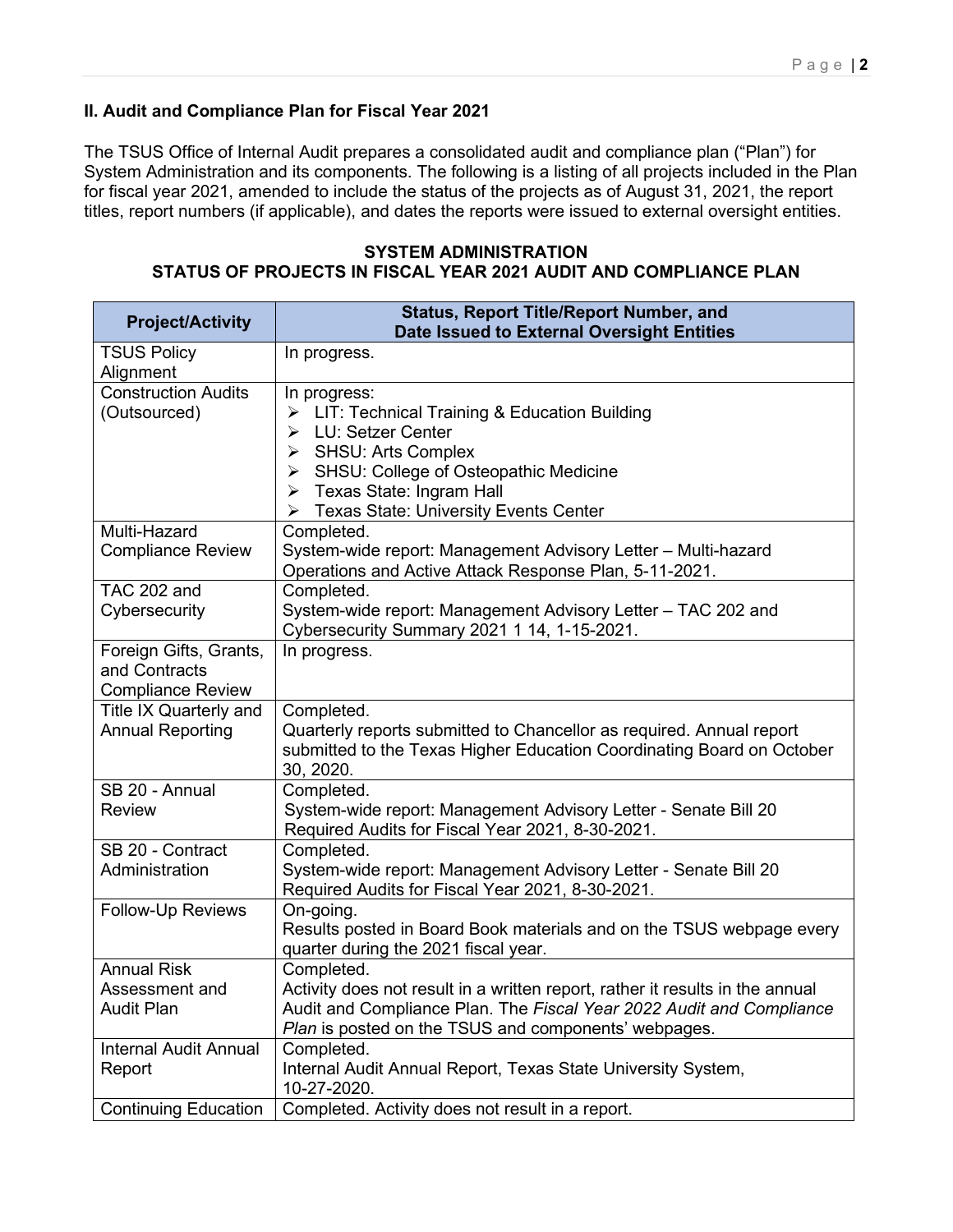| <b>Special Projects</b>                         | > Review of Hazlewood exemption request - completed. Internal<br>memorandum issued 12-7-2020.<br>> Respond to multiple Open Records Requests - completed.<br>> Researched component policies regarding workloads, overloads, and<br>applicable reporting in advance of a proposed Rule change.<br>> D. Stafford and Associates system-wide review of Annual Security<br>Reports - in progress.<br>EthicsPoint #29 – in progress.<br>> Updated information for all components for the system-wide fraud<br>reporting hotline.<br>> Required migration to TeamMate+ - completed.                               |
|-------------------------------------------------|--------------------------------------------------------------------------------------------------------------------------------------------------------------------------------------------------------------------------------------------------------------------------------------------------------------------------------------------------------------------------------------------------------------------------------------------------------------------------------------------------------------------------------------------------------------------------------------------------------------|
| <b>SACSCOC</b><br>Assistance                    | On-going. Activity does not result in a report issued by the Office of<br>Internal Audit.                                                                                                                                                                                                                                                                                                                                                                                                                                                                                                                    |
| Respond to System<br>Administration<br>Requests | On-going. Activity does not result in a report.                                                                                                                                                                                                                                                                                                                                                                                                                                                                                                                                                              |
| <b>Component Audit</b><br>Assistance            | On-going. Activity does not result in a report.                                                                                                                                                                                                                                                                                                                                                                                                                                                                                                                                                              |
| <b>Audit Liaison</b><br><b>Activities</b>       | On-going. Activity does not result in a report issued by the TSUS Office of<br>Internal Audit.<br>> State Auditor's Office, Statewide Single Audit Follow-up.<br>> Comptroller's Office, Auditec Recovery Audit.<br>> R.L. Townsend & Associates, Construction Audits (Delegation 758-<br>2018-002)<br>LIT: Technical Training & Education Building<br>LU: Setzer Center<br><b>SHSU: Arts Complex</b><br>SHSU: College of Osteopathic Medicine<br>Texas State: Ingram Hall<br><b>Texas State: University Events Center</b><br>> Allman & Associates, TSUS Foundation Audit (Delegation 758-2020-<br>$003$ ). |
| Compliance Program<br>Enhancements              | On-going. Activity does not result in a report.                                                                                                                                                                                                                                                                                                                                                                                                                                                                                                                                                              |
| Compliance<br><b>Newsletter</b>                 | Completed.<br>Newsletters issued in November 2020, February 2021, May 2021, and<br><b>August 2021.</b>                                                                                                                                                                                                                                                                                                                                                                                                                                                                                                       |
| <b>Compliance Risk</b><br>Universe              | On-going. Activity does not result in a report.                                                                                                                                                                                                                                                                                                                                                                                                                                                                                                                                                              |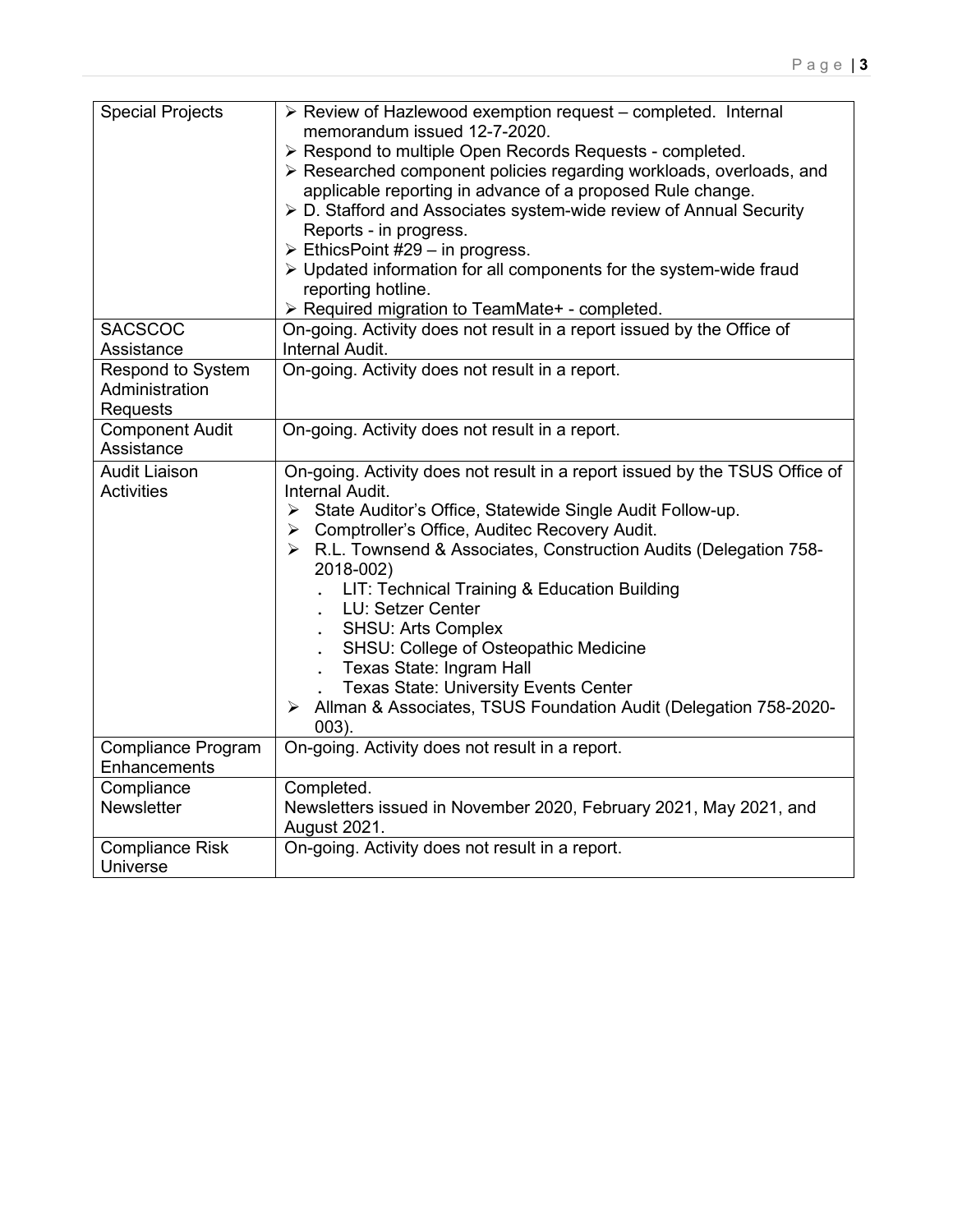#### **LAMAR INSTITUTE OF TECHNOLOGY STATUS OF PROJECTS IN FISCAL YEAR 2021 AUDIT AND COMPLIANCE PLAN**

| <b>Project/Activity</b>            | <b>Status, Report Title/Report Number, and</b><br>Date Issued to External Oversight Entities |
|------------------------------------|----------------------------------------------------------------------------------------------|
| IT - On-Going                      | On-going. Activity does not result in a report.                                              |
| SB 20 - Annual                     | Completed.                                                                                   |
| <b>Review</b>                      | System-wide report: Management Advisory Letter - Senate Bill 20                              |
|                                    | Required Audits for Fiscal Year 2021, 8-30-2021.                                             |
| SB 20 - Contract                   | Completed.                                                                                   |
| Administration                     | System-wide report: Management Advisory Letter - Senate Bill 20                              |
| TAC 202 and                        | Required Audits for Fiscal Year 2021, 8-30-2021.<br>Completed.                               |
| Cybersecurity                      | Internal report issued, TSUS 19-005 Cybersecurity-LIT 2021 1 14, 1-14-                       |
|                                    | 2021.                                                                                        |
| <b>Construction Audit -</b>        | In progress.                                                                                 |
| TT & E Building                    |                                                                                              |
| (Outsourced)                       |                                                                                              |
| <b>Follow-Up Reviews</b>           | On-going.                                                                                    |
|                                    | Results posted in Board Book materials and on the TSUS webpage every                         |
| <b>Annual Risk</b>                 | quarter during the 2021 fiscal year.<br>Completed.                                           |
| Assessment and                     | Activity does not result in a written report, rather it results in the annual                |
| <b>Audit Plan</b>                  | Audit and Compliance Plan. The Fiscal Year 2022 Audit and Compliance                         |
|                                    | Plan is posted on the TSUS and components' webpages.                                         |
| <b>Internal Audit Annual</b>       | Completed.                                                                                   |
| Report                             | Internal Audit Annual Report, Texas State University System,                                 |
|                                    | 10-27-2020.                                                                                  |
| <b>Continuing Education</b>        | Completed. Activity does not result in a report.                                             |
| <b>Special Projects</b>            | > LIT-21-001 AHI Facility Services, Inc. Vendor Compliance and<br>Performance, 8-17-2021.    |
|                                    | Respond to multiple Open Records Requests - completed.<br>$\blacktriangleright$              |
|                                    | ▶ Required migration to TeamMate+ - completed.                                               |
| <b>SACSCOC</b>                     | On-going. Activity does not result in a report issued by the Office of                       |
| Assistance                         | Internal Audit.                                                                              |
| <b>Respond to System</b>           | On-going. Activity does not result in a report.                                              |
| Administration                     |                                                                                              |
| Requests                           |                                                                                              |
| <b>Audit Liaison</b><br>Activities | On-going. Activity does not result in a report issued by the Office of<br>Internal Audit.    |
|                                    | THECB Compliance Monitoring Desk Review of Formula Funding.<br>$\blacktriangleright$         |
|                                    | THECB Single Audit Act Amendments of 1996.<br>➤                                              |
|                                    | Belt Harris Pechacek, LLLP, Program Specific Student Financial<br>➤                          |
|                                    | Assistance Cluster (Title IV) Audit (Delegation 789-2019-001).                               |

# **PRIOR YEAR PROJECTS COMPLETED DURING FISCAL YEAR 2021**

| <b>Project/Activity</b> | <b>Report Title/Report Number, and</b><br>Date Issued to External Oversight Entities   |
|-------------------------|----------------------------------------------------------------------------------------|
| <b>Special Projects</b> | EthicsPoint #28 (through System Administration) – closed within the<br>hotline system. |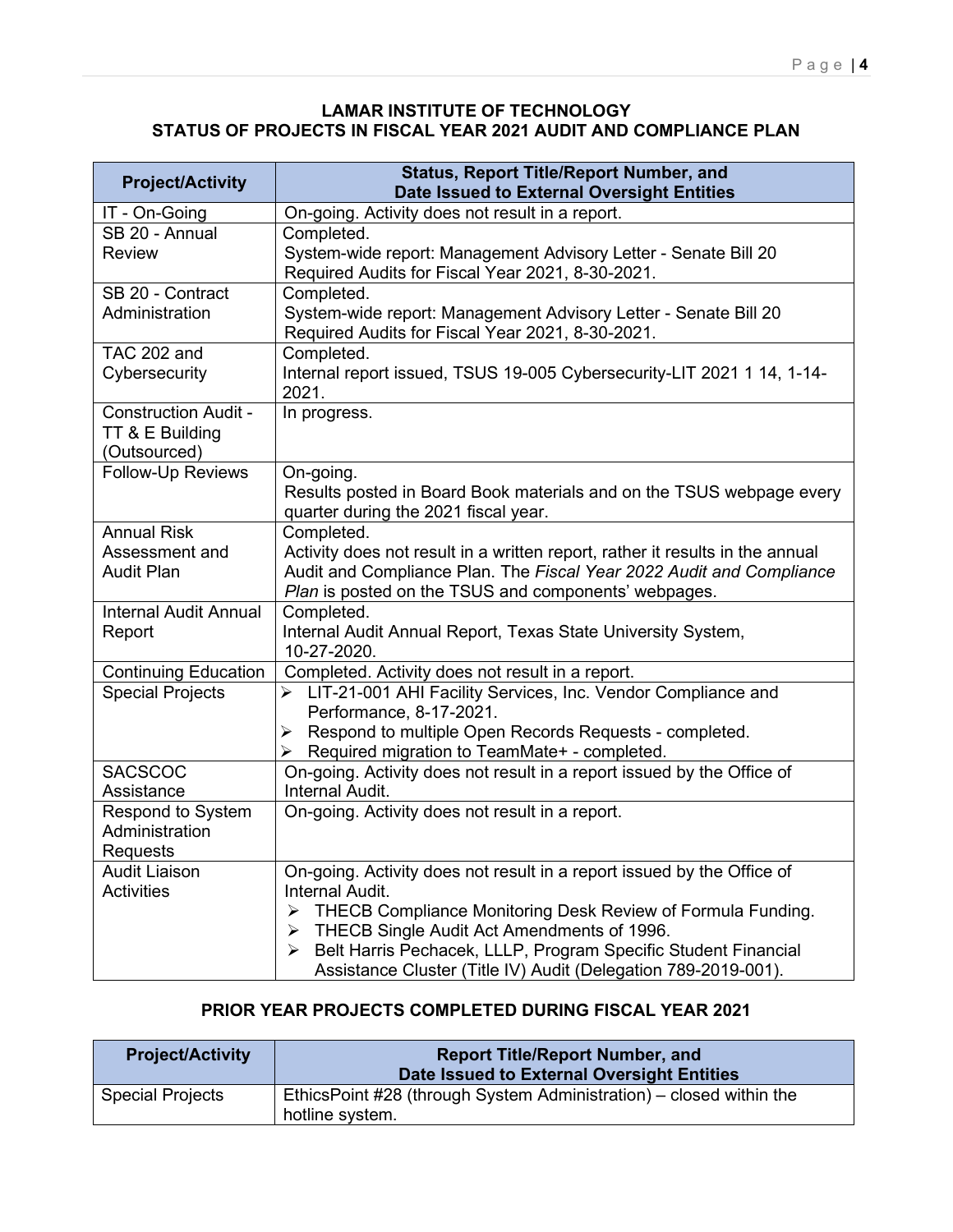#### **LAMAR STATE COLLEGE - ORANGE STATUS OF PROJECTS IN FISCAL YEAR 2021 AUDIT AND COMPLIANCE PLAN**

| <b>Project/Activity</b>                                   | <b>Status, Report Title/Report Number, and</b><br><b>Date Issued to External Oversight Entities</b>                                                                                                                                                                                                                                                            |
|-----------------------------------------------------------|----------------------------------------------------------------------------------------------------------------------------------------------------------------------------------------------------------------------------------------------------------------------------------------------------------------------------------------------------------------|
| IT - On-Going                                             | On-going. Activity does not result in a report.                                                                                                                                                                                                                                                                                                                |
| SB 20 - Annual<br><b>Review</b>                           | Completed.<br>System-wide report: Management Advisory Letter - Senate Bill 20<br>Required Audits for Fiscal Year 2021, 8-30-2021.                                                                                                                                                                                                                              |
| SB 20 - Contract<br>Administration                        | Completed.<br>System-wide report: Management Advisory Letter - Senate Bill 20<br>Required Audits for Fiscal Year 2021, 8-30-2021.                                                                                                                                                                                                                              |
| <b>TAC 202 and</b><br>Cybersecurity                       | Completed.<br>Internal report issued, TSUS 19-006 Cybersecurity-LSCO 2021 1 14, 1-<br>14-2021.                                                                                                                                                                                                                                                                 |
| Follow-Up Reviews                                         | On-going.<br>Results posted in Board Book materials and on the TSUS webpage every<br>quarter during the 2021 fiscal year.                                                                                                                                                                                                                                      |
| <b>Annual Risk</b><br>Assessment and<br><b>Audit Plan</b> | Completed.<br>Activity does not result in a written report, rather it results in the annual<br>Audit and Compliance Plan. The Fiscal Year 2022 Audit and Compliance<br>Plan is posted on the TSUS and components' webpages.                                                                                                                                    |
| <b>Internal Audit Annual</b><br>Report                    | Completed.<br>Internal Audit Annual Report, Texas State University System,<br>10-27-2020.                                                                                                                                                                                                                                                                      |
| <b>Continuing Education</b>                               | Completed. Activity does not result in a report.                                                                                                                                                                                                                                                                                                               |
| <b>Special Projects</b>                                   | EthicsPoint #4 - closed within the hotline system.<br>➤<br>Respond to multiple Open Records Requests - completed.<br>➤<br>> Required migration to TeamMate+ - completed.                                                                                                                                                                                       |
| <b>Respond to System</b><br>Administration<br>Requests    | On-going. Activity does not result in a report.                                                                                                                                                                                                                                                                                                                |
| <b>Audit Liaison</b><br><b>Activities</b>                 | On-going. Activity does not result in a report issued by the Office of<br>Internal Audit.<br>THECB Single Audit Act Amendments of 1996.<br>≻<br>Comptroller's Office, Statewide Desk Audit of Promotional Items.<br>≻<br>Belt Harris Pechacek, LLLP, Program Specific Student Financial<br>⋗<br>Assistance Cluster (Title IV) Audit (Delegation 787-2020-001). |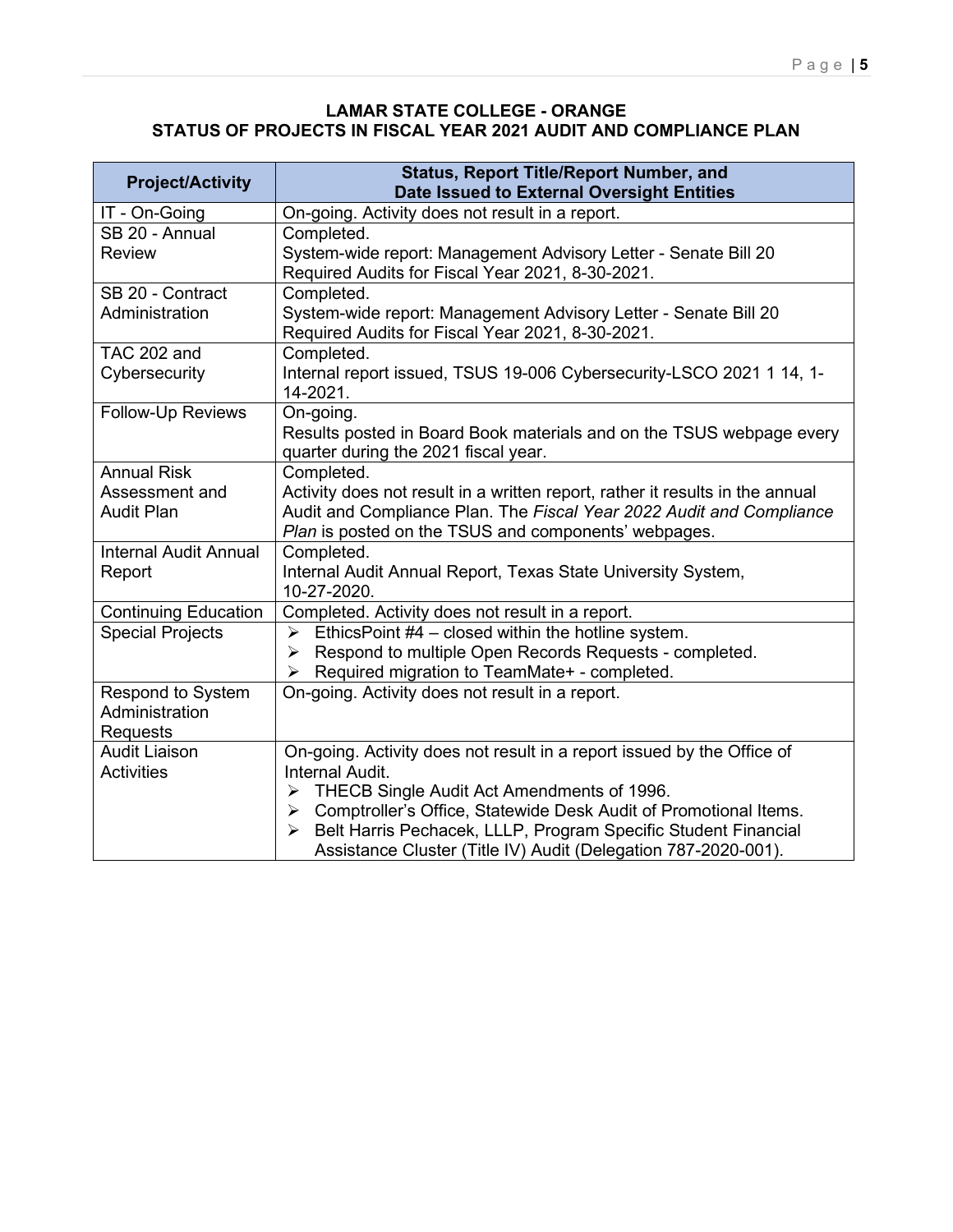#### **LAMAR STATE COLLEGE - PORT ARTHUR STATUS OF PROJECTS IN FISCAL YEAR 2021 AUDIT AND COMPLIANCE PLAN**

| <b>Project/Activity</b>                   | <b>Status, Report Title/Report Number, and</b><br>Date Issued to External Oversight Entities |
|-------------------------------------------|----------------------------------------------------------------------------------------------|
| IT - On-Going                             | On-going. Activity does not result in a report.                                              |
| SB 20 - Annual                            | Completed.                                                                                   |
| <b>Review</b>                             | System-wide report: Management Advisory Letter - Senate Bill 20                              |
|                                           | Required Audits for Fiscal Year 2021, 8-30-2021.                                             |
| SB 20 - Contract                          | Completed.                                                                                   |
| Administration                            | System-wide report: Management Advisory Letter - Senate Bill 20                              |
| <b>TAC 202 and</b>                        | Required Audits for Fiscal Year 2021, 8-30-2021.                                             |
| Cybersecurity                             | Completed.<br>Internal report issued, TSUS 19-007 Cybersecurity-LSCPA 2021 1 14, 1-          |
|                                           | 14-2021.                                                                                     |
| Follow-Up Reviews                         | On-going.                                                                                    |
|                                           | Results posted in Board Book materials and on the TSUS webpage every                         |
|                                           | quarter during the 2021 fiscal year.                                                         |
| <b>Annual Risk</b>                        | Completed.                                                                                   |
| Assessment and                            | Activity does not result in a written report, rather it results in the annual                |
| <b>Audit Plan</b>                         | Audit and Compliance Plan. The Fiscal Year 2022 Audit and Compliance                         |
|                                           | Plan is posted on the TSUS and components' webpages.                                         |
| <b>Internal Audit Annual</b><br>Report    | Completed.<br>Internal Audit Annual Report, Texas State University System,                   |
|                                           | 10-27-2020.                                                                                  |
| <b>Continuing Education</b>               | Completed. Activity does not result in a report.                                             |
| <b>Special Projects</b>                   | $\triangleright$ Port Arthur Foundation Review – in progress.                                |
|                                           | Respond to multiple Open Records Requests - completed.<br>➤                                  |
|                                           | Required migration to TeamMate+ - completed.<br>➤                                            |
| Respond to System                         | On-going. Activity does not result in a report.                                              |
| Administration                            |                                                                                              |
| Requests                                  |                                                                                              |
| <b>Audit Liaison</b><br><b>Activities</b> | On-going. Activity does not result in a report issued by the Office of<br>Internal Audit.    |
|                                           | THECB Desk Review of the Carl D. Perkins Career and Technical<br>⋗                           |
|                                           | Improvement Act of 2006.                                                                     |
|                                           | > THECB Single Audit Act Amendments of 1996.                                                 |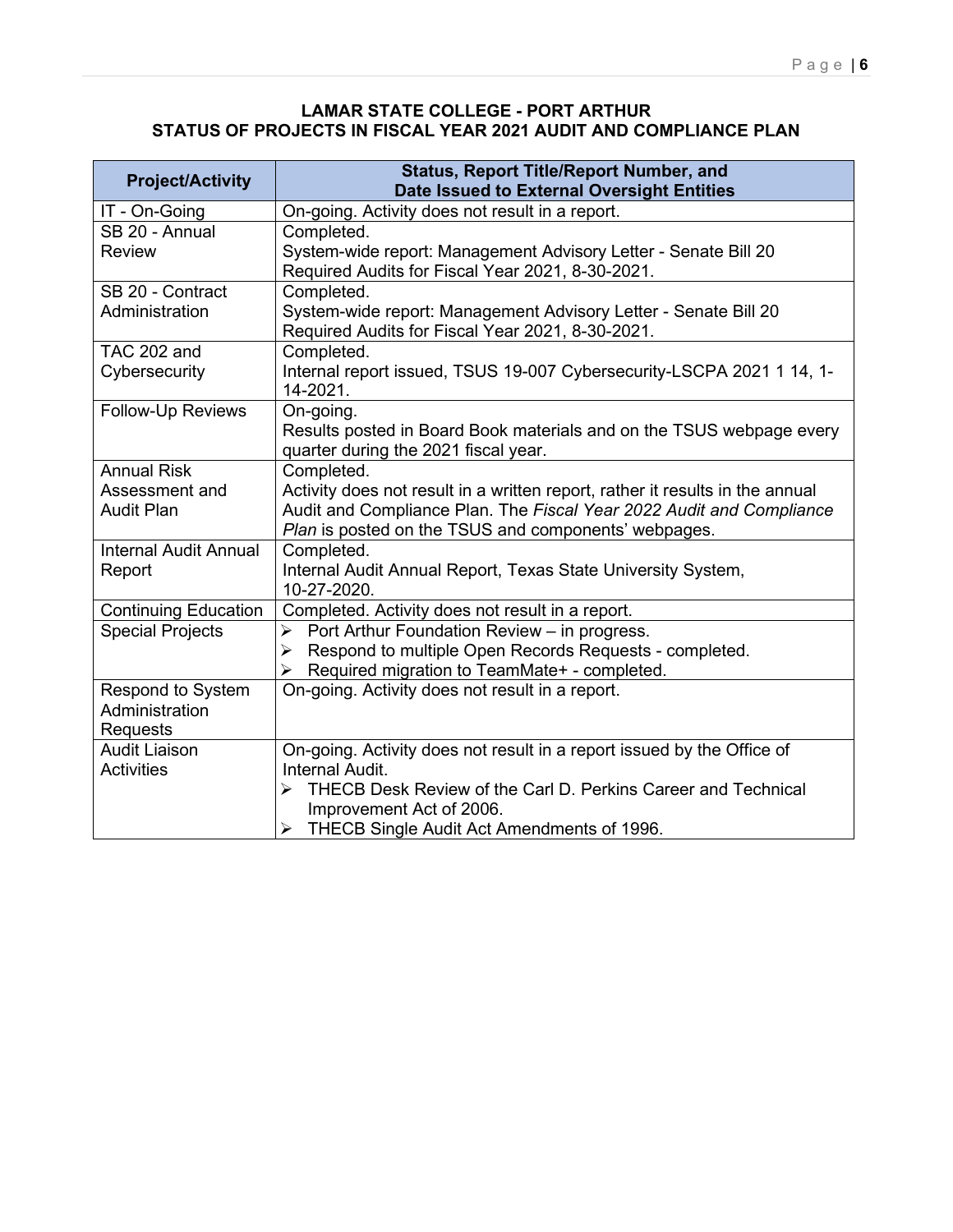#### **LAMAR UNIVERSITY STATUS OF PROJECTS IN FISCAL YEAR 2021 AUDIT AND COMPLIANCE PLAN**

| <b>Project/Activity</b>                | <b>Status, Report Title/Report Number, and</b><br><b>Date Issued to External Oversight Entities</b>                 |
|----------------------------------------|---------------------------------------------------------------------------------------------------------------------|
| IT - On-Going                          | On-going. Activity does not result in a report.                                                                     |
| <b>Logical Access</b><br><b>Review</b> | In progress.                                                                                                        |
| <b>Sick Leave Pool</b>                 | In progress.                                                                                                        |
| SB 20 - Annual                         | Completed.                                                                                                          |
| <b>Review</b>                          | System-wide report: Management Advisory Letter - Senate Bill 20<br>Required Audits for Fiscal Year 2021, 8-30-2021. |
| SB 20 - Contract                       | Completed.                                                                                                          |
| Administration                         | System-wide report: Management Advisory Letter - Senate Bill 20<br>Required Audits for Fiscal Year 2021, 8-30-2021. |
| TAC 202 and                            | Completed.                                                                                                          |
| Cybersecurity                          | Internal report issued, TSUS 19-001 Cybersecurity-LU 2021 1 14, 1-14-<br>2021.                                      |
| Construction Audit -                   | In progress.                                                                                                        |
| <b>Setzer Center</b>                   |                                                                                                                     |
| (Outsourced)                           |                                                                                                                     |
| Follow-Up Reviews                      | On-going.                                                                                                           |
|                                        | Results posted in Board Book materials and on the TSUS webpage every<br>quarter during the 2021 fiscal year.        |
| <b>Annual Risk</b>                     | Completed.                                                                                                          |
| Assessment and                         | Activity does not result in a written report, rather it results in the annual                                       |
| <b>Audit Plan</b>                      | Audit and Compliance Plan. The Fiscal Year 2022 Audit and Compliance                                                |
|                                        | Plan is posted on the TSUS and components' webpages.                                                                |
| <b>Internal Audit Annual</b>           | Completed.                                                                                                          |
| Report                                 | Internal Audit Annual Report, Texas State University System,                                                        |
|                                        | 10-27-2020.                                                                                                         |
| <b>Continuing Education</b>            | Completed. Activity does not result in a report.                                                                    |
| <b>KVLU-FM Radio</b>                   | Completed.                                                                                                          |
| <b>Station (Audit</b>                  | KVLU FS 2020 Final, 4-22-2021.                                                                                      |
| Delegation 734-2020-<br>001)           |                                                                                                                     |
| <b>NCAA Agreed-Upon</b>                | Completed.                                                                                                          |
| Procedures (Audit                      | Lamar University AUP Final FYE 2020, 1-21-2021.                                                                     |
| Delegation 734-2020-                   |                                                                                                                     |
| 002)                                   |                                                                                                                     |
| <b>Special Projects</b>                | Management requested review - CICE: in progress.<br>➤                                                               |
|                                        | SAO Hotline Complaint 20-3783 - completed. Written response<br>➤                                                    |
|                                        | provided to the SAO on 11-13-2020.                                                                                  |
|                                        | SAO Hotline Complaint 21-5063 - in progress.<br>➤                                                                   |
|                                        | EthicsPoint #89 – closed within the hotline system.<br>➤                                                            |
|                                        | EthicsPoint #90 – closed within the hotline system.<br>➤                                                            |
|                                        | EthicsPoint $#91 - in$ progress.<br>➤<br>EthicsPoint #92 – closed within the hotline system.<br>➤                   |
|                                        | EthicsPoint #93 – in progress.                                                                                      |
|                                        | EthicsPoint #94 – closed within the hotline system.<br>➤                                                            |
|                                        | $\triangleright$ Ethics Point #95 – closed within the hotline system.                                               |
|                                        | Sick Leave Pool - in progress.<br>➤                                                                                 |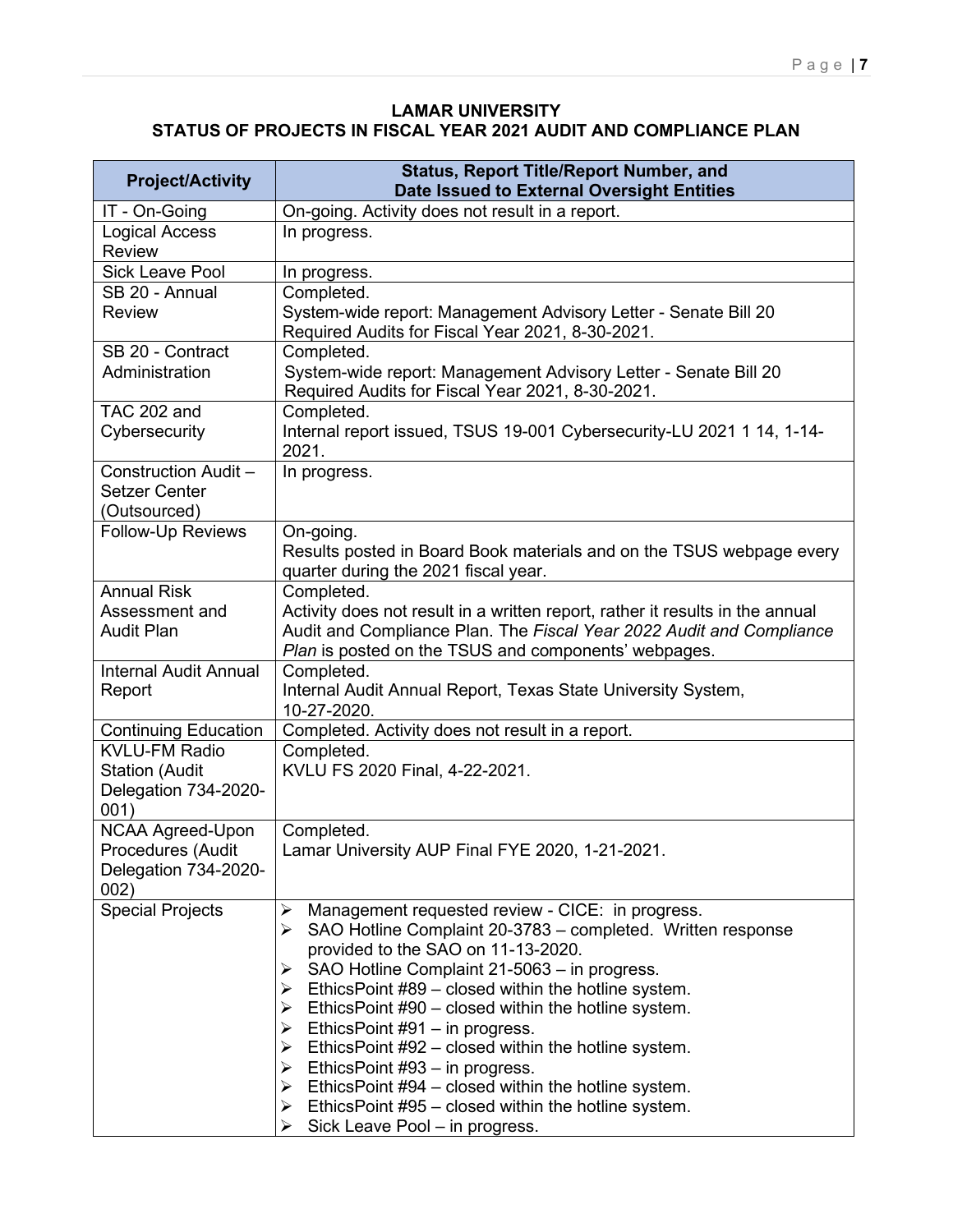|                                                        | Developed and executed a service level agreement for server<br>➤<br>management and security in advance of moving a server owned by the<br>Office of Internal Audit from leased space to the Lamar University data<br>center.<br>Respond to multiple Open Records Requests - completed.<br>➤<br>Required migration to TeamMate+ - completed.<br>➤                                                                                                                                                                                                                                                                                                                                                                                                                                                                                                                                                                                                                                                                                                                                                    |
|--------------------------------------------------------|-----------------------------------------------------------------------------------------------------------------------------------------------------------------------------------------------------------------------------------------------------------------------------------------------------------------------------------------------------------------------------------------------------------------------------------------------------------------------------------------------------------------------------------------------------------------------------------------------------------------------------------------------------------------------------------------------------------------------------------------------------------------------------------------------------------------------------------------------------------------------------------------------------------------------------------------------------------------------------------------------------------------------------------------------------------------------------------------------------|
| <b>Respond to System</b><br>Administration<br>Requests | On-going. Activity does not result in a report.                                                                                                                                                                                                                                                                                                                                                                                                                                                                                                                                                                                                                                                                                                                                                                                                                                                                                                                                                                                                                                                     |
| <b>Audit Liaison</b><br><b>Activities</b>              | On-going. Activity does not result in a report issued by the Office of<br>Internal Audit.<br>THECB Compliance Monitoring Desk Review of the TEXAS Grant.<br>➤<br>THECB Compliance Monitoring Desk Review of Formula Funding.<br>➤<br>THECB Single Audit Act Amendments of 1996.<br>≻<br>Weaver and Tidwell, L.L.P., Intercollegiate Athletics Agreed-Upon<br>➤<br>Procedures (Delegation 734-2020-002).<br>Mitchell T. Fontenote CPA, Inc., KVLU Financial Statements Together<br>➤<br>with Auditor's Report (Delegation 734-2020-001).<br>Belt Harris Pechacek, LLLP, Annual Financial Report and Independent<br>➤<br>Accountant's Review Report for Fiscal Year 2019 (Delegation 734-<br>2019-001).<br>Comptroller's Office, Benefit Replacement Pay Audit.<br>➤<br>Comptroller's Office, Post Payment Audit.<br>➤<br>Comptroller's Office, Statewide Desk Audit of Promotional Items.<br>➤<br>Comptroller's Office, Auditec Recovery Audit.<br>➤<br>State Auditor's Office, Statewide Single Audit Follow-Up.<br>➤<br>Department of Education, Office of Inspector General, HEERF II funds.<br>⋗ |

# **PRIOR YEAR PROJECTS COMPLETED DURING FISCAL YEAR 2021**

| <b>Project/Activity</b> | <b>Report Title/Report Number, and</b><br>Date Issued to External Oversight Entities     |
|-------------------------|------------------------------------------------------------------------------------------|
| <b>Special Project</b>  | SAO Hotline Complaint 20-3006 – completed. No report issued (response<br>not requested). |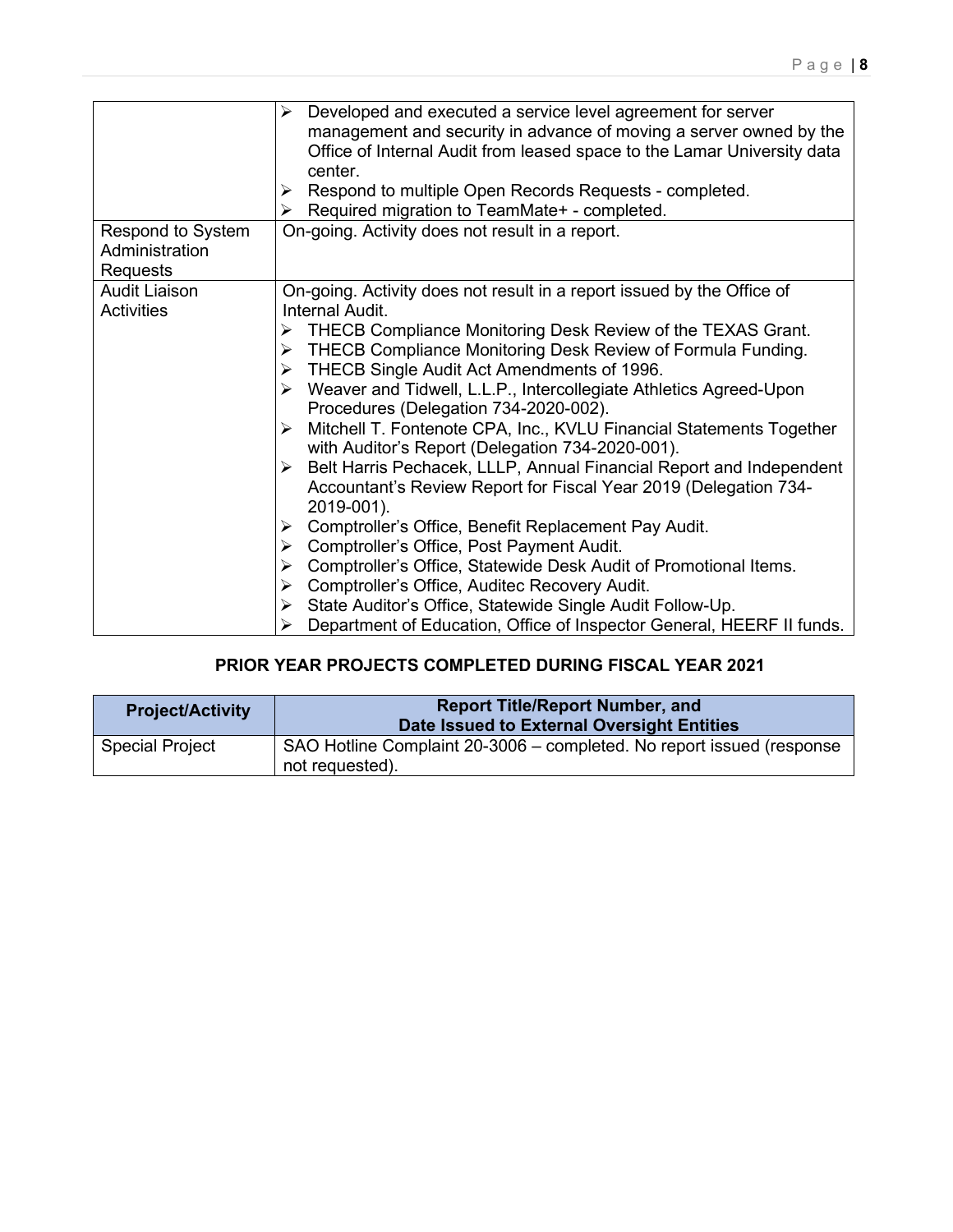#### **SAM HOUSTON STATE UNIVERSITY STATUS OF PROJECTS IN FISCAL YEAR 2021 AUDIT AND COMPLIANCE PLAN**

| <b>Project/Activity</b>                                                         | <b>Status, Report Title/Report Number, and</b><br>Date Issued to External Oversight Entities                                                                                                                                                                                                                                                                                                                                                                                                                                                                                                                                                                                                                                                                                                                         |
|---------------------------------------------------------------------------------|----------------------------------------------------------------------------------------------------------------------------------------------------------------------------------------------------------------------------------------------------------------------------------------------------------------------------------------------------------------------------------------------------------------------------------------------------------------------------------------------------------------------------------------------------------------------------------------------------------------------------------------------------------------------------------------------------------------------------------------------------------------------------------------------------------------------|
| <b>IT Integrated</b><br>(Business Continuity<br>and Disaster<br>Recovery) Audit | Postponed. Internal memorandum issued 3-15-2021.                                                                                                                                                                                                                                                                                                                                                                                                                                                                                                                                                                                                                                                                                                                                                                     |
| Scholarships                                                                    | In progress.                                                                                                                                                                                                                                                                                                                                                                                                                                                                                                                                                                                                                                                                                                                                                                                                         |
| <b>Network Security</b>                                                         | In progress.                                                                                                                                                                                                                                                                                                                                                                                                                                                                                                                                                                                                                                                                                                                                                                                                         |
| SB 20 - Annual                                                                  | Completed.                                                                                                                                                                                                                                                                                                                                                                                                                                                                                                                                                                                                                                                                                                                                                                                                           |
| <b>Review</b>                                                                   | System-wide report: Management Advisory Letter - Senate Bill 20<br>Required Audits for Fiscal Year 2021, 8-30-2021.                                                                                                                                                                                                                                                                                                                                                                                                                                                                                                                                                                                                                                                                                                  |
| SB 20 - Contract                                                                | Completed.                                                                                                                                                                                                                                                                                                                                                                                                                                                                                                                                                                                                                                                                                                                                                                                                           |
| Administration                                                                  | System-wide report: Management Advisory Letter - Senate Bill 20<br>Required Audits for Fiscal Year 2021, 8-30-2021.                                                                                                                                                                                                                                                                                                                                                                                                                                                                                                                                                                                                                                                                                                  |
| <b>TAC 202 and</b><br>Cybersecurity                                             | Completed.<br>Internal report issued, TSUS 19-002 Cybersecurity-SHSU 2021 1 14, 1-<br>14-2021.                                                                                                                                                                                                                                                                                                                                                                                                                                                                                                                                                                                                                                                                                                                       |
| <b>Follow-Up Reviews</b>                                                        | On-going.<br>Results posted in Board Book materials and on the TSUS webpage<br>every quarter during the 2021 fiscal year.                                                                                                                                                                                                                                                                                                                                                                                                                                                                                                                                                                                                                                                                                            |
| <b>Annual Risk</b>                                                              | Completed.                                                                                                                                                                                                                                                                                                                                                                                                                                                                                                                                                                                                                                                                                                                                                                                                           |
| Assessment and                                                                  | Activity does not result in a written report, rather it results in the annual                                                                                                                                                                                                                                                                                                                                                                                                                                                                                                                                                                                                                                                                                                                                        |
| <b>Audit Plan</b>                                                               | Audit and Compliance Plan. The Fiscal Year 2022 Audit and<br>Compliance Plan is posted on the TSUS and components' webpages.                                                                                                                                                                                                                                                                                                                                                                                                                                                                                                                                                                                                                                                                                         |
| <b>Internal Audit Annual</b><br>Report                                          | Completed.<br>Internal Audit Annual Report, Texas State University System,<br>10-27-2020.                                                                                                                                                                                                                                                                                                                                                                                                                                                                                                                                                                                                                                                                                                                            |
| <b>Continuing Education</b>                                                     | Completed. Activity does not result in a report.                                                                                                                                                                                                                                                                                                                                                                                                                                                                                                                                                                                                                                                                                                                                                                     |
| <b>NCAA Agreed-Upon</b><br>Procedures                                           | Completed.<br>NCAA Financial Statement Compilation (Fiscal Year 2020), SHSU-20-<br>001, 1-20-2021.                                                                                                                                                                                                                                                                                                                                                                                                                                                                                                                                                                                                                                                                                                                   |
| <b>Special Projects</b>                                                         | SAO Complaint 20-0218 - in progress.<br>➤<br>SAO Hotline Complaint 21-1157 - closed, no response requested.<br>➤<br>SAO Hotline Complaint 21-5458 - in progress.<br>➤<br>EthicsPoint #81 - in progress.<br>EthicsPoint #82 - in progress.<br>➤<br>$\triangleright$ EthicsPoint #86 - closed within the hotline system.<br>$\triangleright$ Ethics Point #87 - closed within the hotline system.<br>EthicsPoint #88 - in progress.<br>$\triangleright$ Ethics Point #89 - closed within the hotline system.<br>$\triangleright$ Ethics Point #90 - closed within the hotline system.<br>> Banner Access Review at SRSU - completed. Results discussed<br>with management.<br>$\triangleright$ Respond to multiple Open Records Requests - completed.<br>$\triangleright$ Required migration to TeamMate+ - completed. |
| Respond to System<br>Administration                                             | On-going. Activity does not result in a report.                                                                                                                                                                                                                                                                                                                                                                                                                                                                                                                                                                                                                                                                                                                                                                      |
| Requests                                                                        |                                                                                                                                                                                                                                                                                                                                                                                                                                                                                                                                                                                                                                                                                                                                                                                                                      |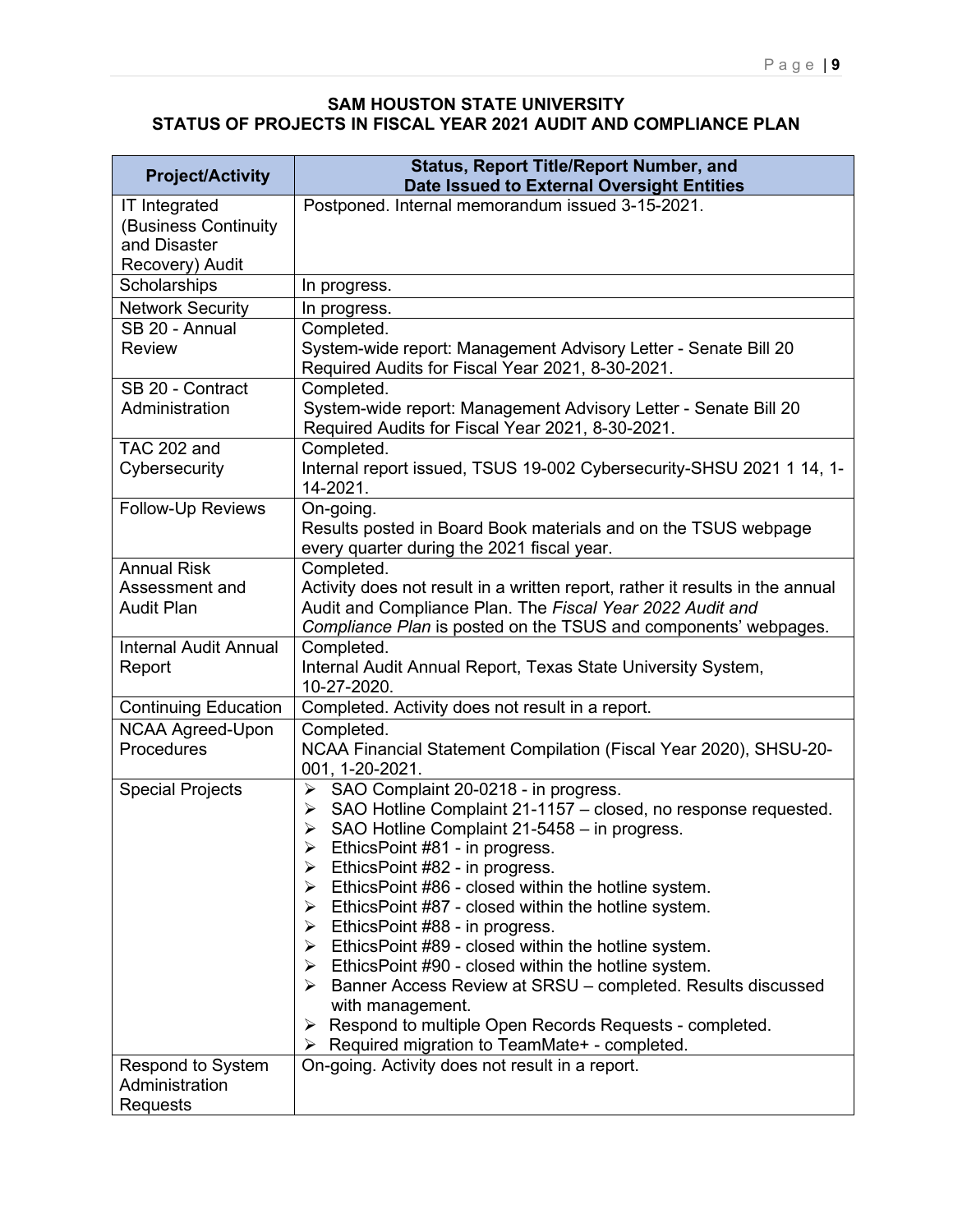| <b>Audit Liaison</b> | On-going. Activity does not result in a report issued by the Office of |
|----------------------|------------------------------------------------------------------------|
| Activities           | Internal Audit.                                                        |
|                      | State Auditor's Office, Statewide Single Audit Follow-Up.              |
|                      | State Auditor's Office, Benefits Proportionality.                      |
|                      | Comptroller's Office Benefit Replacement Pay Audit.                    |
|                      | Comptroller's Office, Statewide Desk Audit of Promotional Items.       |
|                      | Comptroller's Office, Auditec Recovery Audit.                          |
|                      | Belt Harris Pechacek, LLLP, Charter School Annual Financial            |
|                      | Report FYE 8-31-2020 (Delegation 753-2021-001).                        |
|                      | Webb & Wells, PC, Intercollegiate Athletics Agreed-Upon                |
|                      | Procedures (Delegation 753-2021-002).                                  |
|                      | DOE, OCR Review 06-17-2047.                                            |

# **PRIOR YEAR PROJECTS COMPLETED DURING FISCAL YEAR 2021**

| <b>Project/Activity</b> | <b>Report Title/Report Number, and</b><br>Date Issued to External Oversight Entities |
|-------------------------|--------------------------------------------------------------------------------------|
| <b>Special Projects</b> | EthicsPoint #80 – closed within the hotline system.                                  |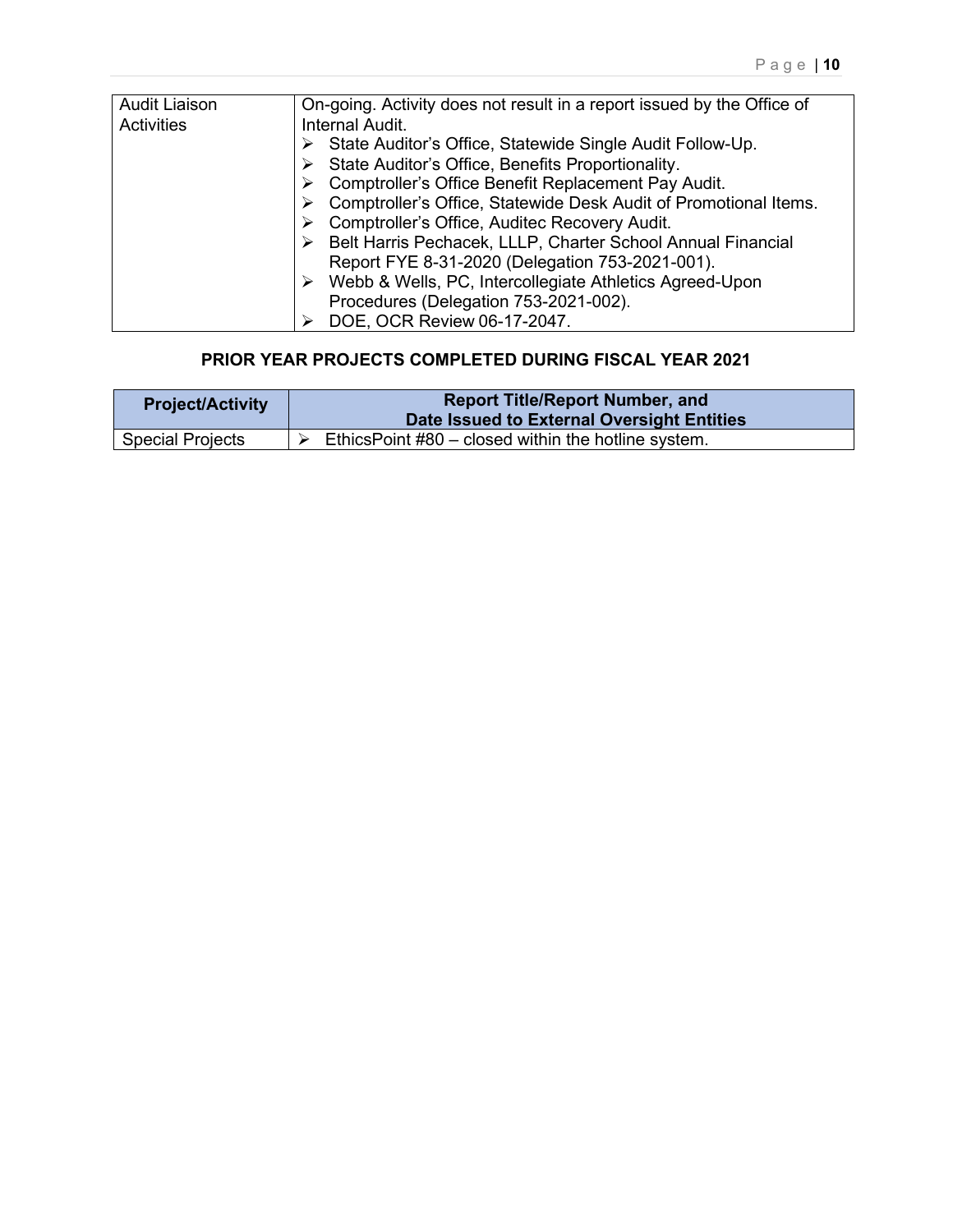#### **SUL ROSS STATE UNIVERSITY STATUS OF PROJECTS IN FISCAL YEAR 2021 AUDIT AND COMPLIANCE PLAN**

| <b>Project/Activity</b>                                   | <b>Status, Report Title/Report Number, and</b><br>Date Issued to External Oversight Entities                                                                                                                                                                                                                                                                                                                                                                                                                                                                                                                                                                                                                                                                                                                                         |
|-----------------------------------------------------------|--------------------------------------------------------------------------------------------------------------------------------------------------------------------------------------------------------------------------------------------------------------------------------------------------------------------------------------------------------------------------------------------------------------------------------------------------------------------------------------------------------------------------------------------------------------------------------------------------------------------------------------------------------------------------------------------------------------------------------------------------------------------------------------------------------------------------------------|
| SB 20 - Annual                                            | Completed.                                                                                                                                                                                                                                                                                                                                                                                                                                                                                                                                                                                                                                                                                                                                                                                                                           |
| <b>Review</b>                                             | System-wide report: Management Advisory Letter - Senate Bill 20<br>Required Audits for Fiscal Year 2021, 8-30-2021.                                                                                                                                                                                                                                                                                                                                                                                                                                                                                                                                                                                                                                                                                                                  |
| SB 20 - Contract                                          | Completed.                                                                                                                                                                                                                                                                                                                                                                                                                                                                                                                                                                                                                                                                                                                                                                                                                           |
| Administration                                            | System-wide report: Management Advisory Letter - Senate Bill 20<br>Required Audits for Fiscal Year 2021, 8-30-2021.                                                                                                                                                                                                                                                                                                                                                                                                                                                                                                                                                                                                                                                                                                                  |
| <b>TAC 202 and</b><br>Cybersecurity                       | Completed.<br>Internal report issued, TSUS 19-003 Cybersecurity-SRSU 2021 1 14, 1-<br>14-2021.                                                                                                                                                                                                                                                                                                                                                                                                                                                                                                                                                                                                                                                                                                                                       |
| Grants/Title IV                                           | In progress.                                                                                                                                                                                                                                                                                                                                                                                                                                                                                                                                                                                                                                                                                                                                                                                                                         |
| <b>Follow-Up Reviews</b>                                  | On-going.<br>Results posted in Board Book materials and on the TSUS webpage<br>every quarter during the 2021 fiscal year.                                                                                                                                                                                                                                                                                                                                                                                                                                                                                                                                                                                                                                                                                                            |
| <b>Annual Risk</b><br>Assessment and<br><b>Audit Plan</b> | Completed.<br>Activity does not result in a written report, rather it results in the annual<br>Audit and Compliance Plan. The Fiscal Year 2022 Audit and<br>Compliance Plan is posted on the TSUS and components' webpages.                                                                                                                                                                                                                                                                                                                                                                                                                                                                                                                                                                                                          |
| <b>Internal Audit Annual</b><br>Report                    | Completed.<br>Internal Audit Annual Report, Texas State University System,<br>10-27-2020.                                                                                                                                                                                                                                                                                                                                                                                                                                                                                                                                                                                                                                                                                                                                            |
| <b>Continuing Education</b>                               | Completed. Activity does not result in a report.                                                                                                                                                                                                                                                                                                                                                                                                                                                                                                                                                                                                                                                                                                                                                                                     |
| <b>Special Projects</b>                                   | EthicsPoint #13 - closed within the hotline system.<br>$\blacktriangleright$<br>EthicsPoint #14 - closed within the hotline system.<br>≻<br>EthicsPoint #15 - closed within the hotline system<br>≻<br>EthicsPoint $#16 - in$ progress.<br>≻<br>EthicsPoint #17 - closed within the hotline system.<br>➤<br>EthicsPoint #18 – closed within the hotline system.<br>EthicsPoint #19 – in progress.<br>EthicsPoint #20 – in progress.<br>> Banner Access Review with SHSU - completed. Results discussed<br>with management.<br>$\triangleright$ Accounts receivable data validation – completed. Results discussed<br>with management.<br>Supplemental testing of enrollment data for the THECB - in<br>progress.<br>Respond to multiple Open Records Requests - completed.<br>➤<br>Required migration to TeamMate+ - completed.<br>➤ |
| <b>Respond to System</b><br>Administration                | On-going. Activity does not result in a report.                                                                                                                                                                                                                                                                                                                                                                                                                                                                                                                                                                                                                                                                                                                                                                                      |
| Requests                                                  |                                                                                                                                                                                                                                                                                                                                                                                                                                                                                                                                                                                                                                                                                                                                                                                                                                      |
| <b>Audit Liaison</b><br><b>Activities</b>                 | On-going. Activity does not result in a report issued by the Office of<br>Internal Audit.                                                                                                                                                                                                                                                                                                                                                                                                                                                                                                                                                                                                                                                                                                                                            |
|                                                           | THECB Compliance Monitoring Desk Review of Formula Funding.                                                                                                                                                                                                                                                                                                                                                                                                                                                                                                                                                                                                                                                                                                                                                                          |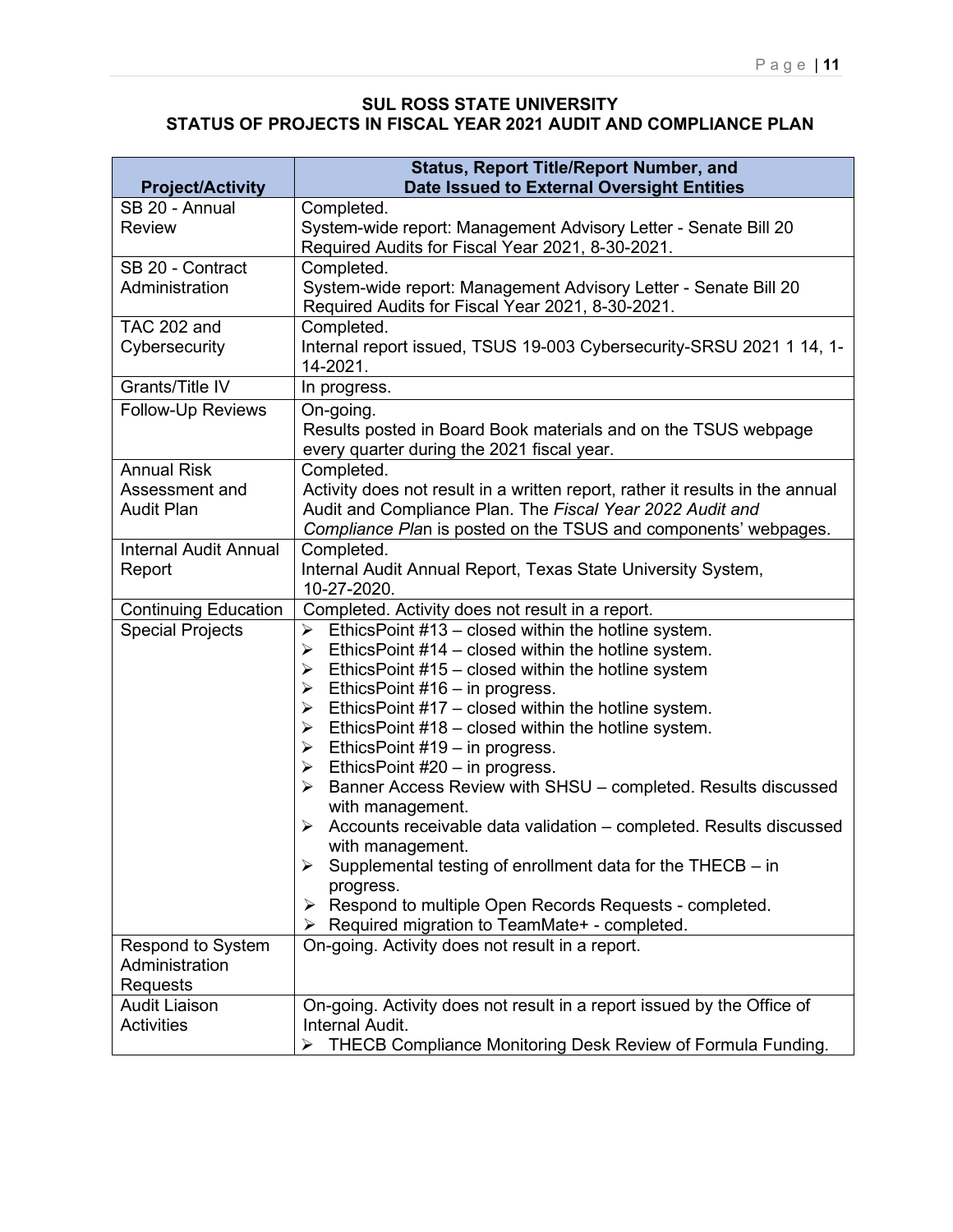#### **TEXAS STATE UNIVERSITY STATUS OF PROJECTS IN FISCAL YEAR 2021 AUDIT AND COMPLIANCE PLAN**

| <b>Project/Activity</b>                                                    | <b>Status, Report Title/Report Number, and</b><br><b>Date Issued to External Oversight Entities</b>                                                                                                                                                                                                                                                                                                                                            |
|----------------------------------------------------------------------------|------------------------------------------------------------------------------------------------------------------------------------------------------------------------------------------------------------------------------------------------------------------------------------------------------------------------------------------------------------------------------------------------------------------------------------------------|
| Missing, Stolen, and<br><b>Off-site Computer</b><br><b>Equipment Audit</b> | Completed.<br>TXST-21-001 Missing, Stolen, and Off-site Computer Equipment 01<br>29 2021, 2-2-2021.                                                                                                                                                                                                                                                                                                                                            |
| <b>Business Continuity</b><br>Program Audit                                | Completed.<br>TXST-21-003 Business Continuity Program Audit 04 28 2021, 5-11-<br>2021.                                                                                                                                                                                                                                                                                                                                                         |
| Laboratory Safety                                                          | In progress.                                                                                                                                                                                                                                                                                                                                                                                                                                   |
| Research<br>Compliance                                                     | In progress.                                                                                                                                                                                                                                                                                                                                                                                                                                   |
| Procurement of<br><b>Technology Services</b><br>from External<br>Vendors   | In progress.                                                                                                                                                                                                                                                                                                                                                                                                                                   |
| Monitoring of<br><b>Electronic Access to</b><br><b>Physical Structures</b> | Deferred to Fiscal Year 2022 Audit and Compliance Plan.                                                                                                                                                                                                                                                                                                                                                                                        |
| <b>Athletics Compliance</b>                                                | Deferred to Fiscal Year 2022 Audit and Compliance Plan.                                                                                                                                                                                                                                                                                                                                                                                        |
| SB 20 - Annual<br><b>Review</b>                                            | Completed.<br>System-wide report: Management Advisory Letter - Senate Bill 20<br>Required Audits for Fiscal Year 2021, 8-30-2021.                                                                                                                                                                                                                                                                                                              |
| SB 20 - Contract<br>Administration                                         | Completed.<br>System-wide report: Management Advisory Letter - Senate Bill 20<br>Required Audits for Fiscal Year 2021, 8-30-2021.                                                                                                                                                                                                                                                                                                              |
| <b>TAC 202 and</b><br>Cybersecurity                                        | Completed.<br>Internal report issued, TSUS 19-004 Cybersecurity-TxSt 2021 1 14, 1-<br>14-2021.                                                                                                                                                                                                                                                                                                                                                 |
| Follow-Up Reviews                                                          | On-going.<br>Results posted in Board Book materials and on the TSUS webpage<br>every quarter during the 2021 fiscal year.                                                                                                                                                                                                                                                                                                                      |
| <b>Annual Risk</b><br>Assessment and<br><b>Audit Plan</b>                  | Completed.<br>Activity does not result in a written report, rather it results in the<br>annual Audit and Compliance Plan. The Fiscal Year 2022 Audit and<br>Compliance Plan is posted on the TSUS and components' webpages.                                                                                                                                                                                                                    |
| Internal Audit Annual<br>Report                                            | Completed.<br>Internal Audit Annual Report, Texas State University System,<br>10-27-2020.                                                                                                                                                                                                                                                                                                                                                      |
| <b>Continuing Education</b>                                                | Completed. Activity does not result in a report.                                                                                                                                                                                                                                                                                                                                                                                               |
| <b>Special Projects</b>                                                    | SP 21-03, hotline email, referred to Title IX.<br>≻<br>State Auditor's Office Hotline Referral #21-6033, referred to<br>⋗<br>University Police Department.<br>State Auditor's Office Hotline Referral #21-6188, response issued<br>➤<br>8/18/2021.<br>Hays County District Attorney, ongoing investigation.<br>➤<br>EthicsPoint $# 57$ – closed within the hotline system.<br>➤<br>EthicsPoint $# 58 - closed$ within the hotline system.<br>➤ |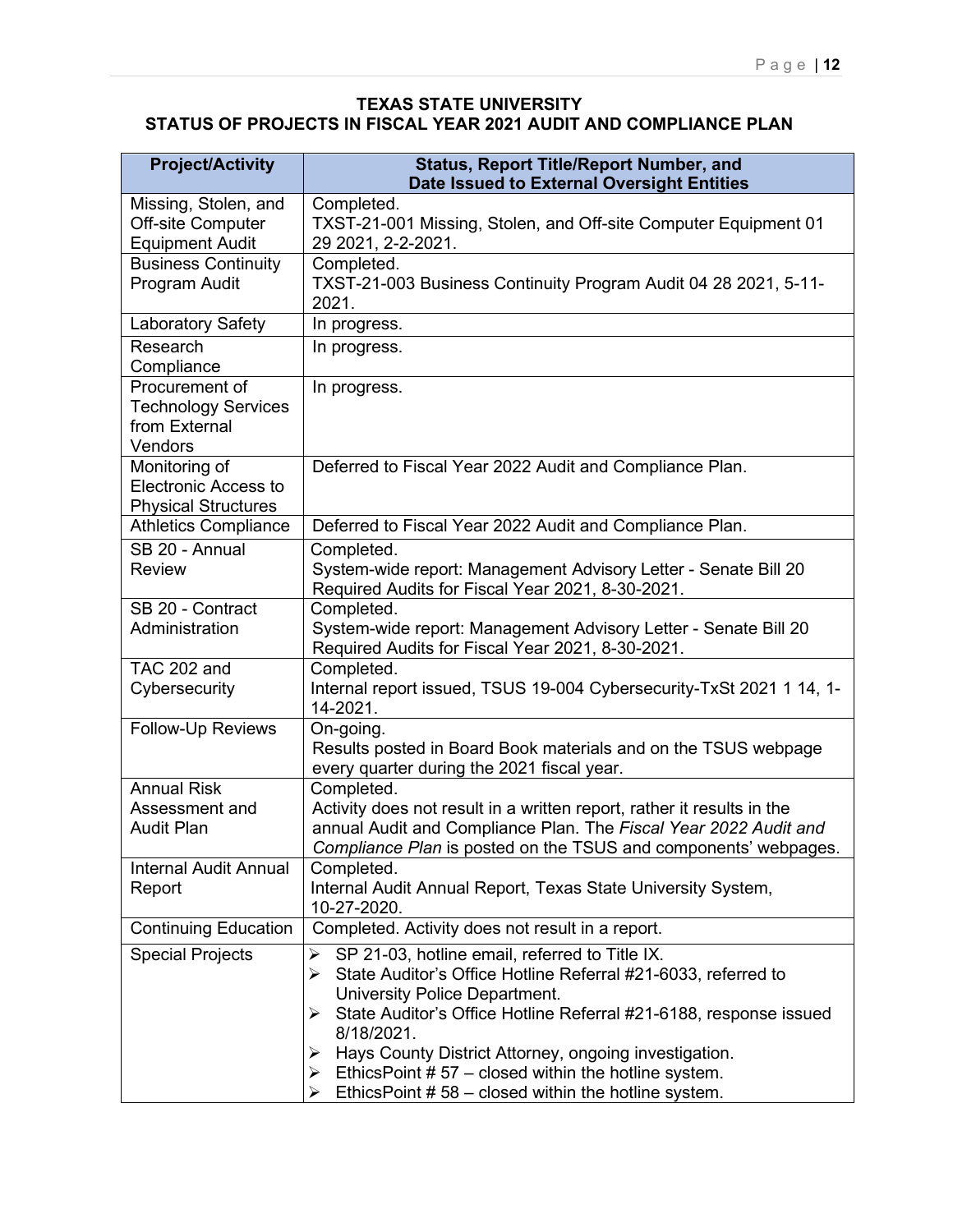|                      | Ethics Point # 59 – closed within the hotline system.                        |  |  |  |  |  |
|----------------------|------------------------------------------------------------------------------|--|--|--|--|--|
|                      | Ethics Point # 60 – closed within the hotline system.                        |  |  |  |  |  |
|                      | $\triangleright$ Respond to multiple Open Records Requests - completed.      |  |  |  |  |  |
|                      | Required migration to TeamMate+ - completed.<br>➤                            |  |  |  |  |  |
| Respond to System    | On-going. Activity does not result in a report.                              |  |  |  |  |  |
| Administration       |                                                                              |  |  |  |  |  |
| Requests             |                                                                              |  |  |  |  |  |
| <b>Audit Liaison</b> | On-going. Activity does not result in a report issued by the Office of       |  |  |  |  |  |
| <b>Activities</b>    | Internal Audit.                                                              |  |  |  |  |  |
|                      | THECB, House Bill 1735 Compliance Review.<br>➤                               |  |  |  |  |  |
|                      | THECB, Restricted Research Expenditure Award Review.<br>➤                    |  |  |  |  |  |
|                      | $\triangleright$ U.S. Department of Labor, Wage and Hour Division Compliance |  |  |  |  |  |
|                      | Investigation.                                                               |  |  |  |  |  |
|                      | Texas Education Agency, Texas School Safety Center Grant<br>➤                |  |  |  |  |  |
|                      | review.                                                                      |  |  |  |  |  |
|                      | > Department of Justice, Community Oriented Policing Services                |  |  |  |  |  |
|                      | (COPS) Preparing for Active Shooter Situations (PASS) awards.                |  |  |  |  |  |
|                      | > Comptroller's Office, Benefits Replacement Pay Audit.                      |  |  |  |  |  |
|                      | $\triangleright$ Comptroller's Office, Excise and Sales Tax Audit.           |  |  |  |  |  |
|                      | > Comptroller's Office, Auditec Recovery Audit.                              |  |  |  |  |  |
|                      | > State Auditor's Office, Statewide Single Audit Follow-Up.                  |  |  |  |  |  |
|                      | State Auditor's Office, Historically Under-utilized Businesses Audit<br>≻    |  |  |  |  |  |
|                      | Follow-Up.                                                                   |  |  |  |  |  |
|                      | > Haynie & Company, Texas Justice Court Training Center Grant                |  |  |  |  |  |
|                      | Funds Audit (procured by the Justice of the Peace).                          |  |  |  |  |  |
|                      | Montemayor Britton Bender PC, Annual Financial Report FY 2020<br>➤           |  |  |  |  |  |
|                      | (Delegation 754-2021-001).                                                   |  |  |  |  |  |
|                      | Atchley & Associates, LLP, Emmett & Miriam McCoy College of<br>➤             |  |  |  |  |  |
|                      | <b>Business Administration Development Foundation Financial</b>              |  |  |  |  |  |
|                      | Statement Audit, FY 2021, (Delegation 754-2021-002).                         |  |  |  |  |  |
|                      | James Moore & Co., PL., NCAA Agreed-Upon Procedures, FY<br>➤                 |  |  |  |  |  |
|                      | 2020 and 2021 (Delegations 754-2020-003 and 754-2021-004).                   |  |  |  |  |  |
|                      | > Montemayor Britton Bender PC, Student Financial Aid Title IV               |  |  |  |  |  |
|                      | Audit FY 2021 (Delegation 754-2021-005).                                     |  |  |  |  |  |
|                      | Hays County District Attorney, ongoing investigation.<br>➤                   |  |  |  |  |  |

# **PRIOR YEAR PROJECTS COMPLETED DURING FISCAL YEAR 2021**

| <b>Project/Activity</b>   | <b>Report Title/Report Number, and</b>                                   |
|---------------------------|--------------------------------------------------------------------------|
|                           | <b>Date Issued to External Oversight Entities</b>                        |
| <b>Restricted General</b> | Completed.                                                               |
| <b>Operating Funds</b>    | TXST-20-004 Restricted General Operating Funds Audit 12 16 2020,         |
| Audit                     | 12-17-2020.                                                              |
| <b>Special Projects</b>   | $\triangleright$ SP 20-03 mailed complaint: Department of Curriculum and |
|                           | Instruction Employee Activity. Completed, summary provided to            |
|                           | President and Department Chair.                                          |
|                           | EthicsPoint #51 - closed within the hotline system.                      |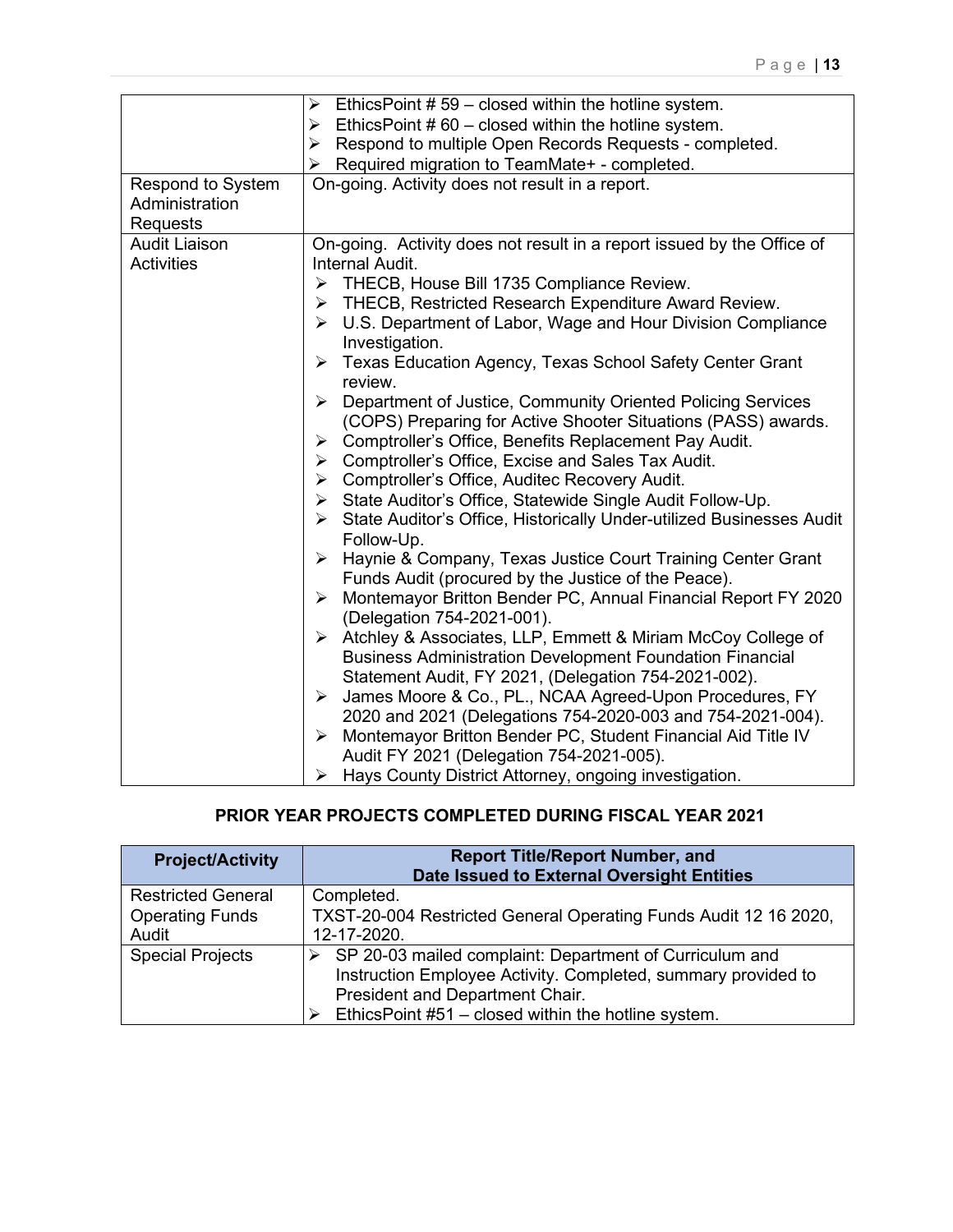#### **III. Consulting Services and Nonaudit Services Completed**

The *International Standards for the Professional Practice of Internal Auditing* defines "consulting services" as advisory in nature, generally performed at the specific request of management. The *Government Auditing Standards* define "nonaudit services" as those activities which are not financial audits, attestation engagements, or performance audits. The following bulleted lists represent consulting and nonaudit services conducted during fiscal year 2021:

#### **SYSTEM ADMINISTRATION**

- $\triangleright$  Proposed changes and provided commentary on potential Rule changes for the Board's consideration.
- $\triangleright$  Provided commentary on potential administrative policy changes at System Administration and various components.
- $\triangleright$  Prepared the audit delegation request for the TSUS Foundation audit.
- $\triangleright$  Researched a variety of issues at management's request.
- $\triangleright$  Facilitated discussions between component personnel and an external service provider regarding anticipated scope of services for a contract amendment.
- $\triangleright$  Worked with other System Chief Audit Executives on legislative initiatives surrounding internal audit activities.
- $\triangleright$  Provided operational insight into information technology questions from executive leadership.
- $\triangleright$  Reviewed and commented on various iterations of "right to audit" clauses in draft contracts.
- $\triangleright$  Evaluated data related to the aging of student accounts and researched components' policies and practices with regard to writing off accounts deemed uncollectible.
- $\triangleright$  Maintained the TSUS CPE Sponsorship with the Texas State Board of Public Accountancy as a registered CPE sponsor.
- $\triangleright$  Assisted components in reaccreditation efforts, and in particular, in assessing audit requirements and the timing of required audits.
- Collaborated with SHSU, SRSU, and System Administration personnel as SRSU purchasing activities transitioned to SHSU.
- $\triangleright$  Monitored and researched requirements related to the CARES Act, specifically the Higher Education Emergency Relief Funds (HEERF), and provided feedback to management regarding audit implications.
- $\triangleright$  Participated in all TSUS Sexual Misconduct Policy (includes Title IX) task force meetings.
- Facilitated Clery Annual Security Reviews with outside vendor at six campuses.
- $\triangleright$  Performed a Quality Assurance Review of the Texas State Technical College Internal Audit function.
- $\triangleright$  Participated in a Quality Assurance Review of the Texas A&M System Internal Audit function.

#### **LAMAR COMPONENTS**

- $\triangleright$  Prepared the audit delegation request for LSCPA financial statement review.
- $\triangleright$  Prepared the audit delegation request for LSCPA Student Financial Aid audit.
- $\triangleright$  Performed a review of the LU Financial Statement Audit and an analysis of data therein for the year ending August 31, 2019 and summarized results.
- $\triangleright$  Performed a review of the KVLU Financial Statement Audit and an analysis of data therein for the year ending August 31, 2020 and summarized results.
- ▶ Performed a review of the LIT Program Specific Audit of Student Financial Aid and an analysis of the data therein for the year ended August 31, 2019 and summarized results.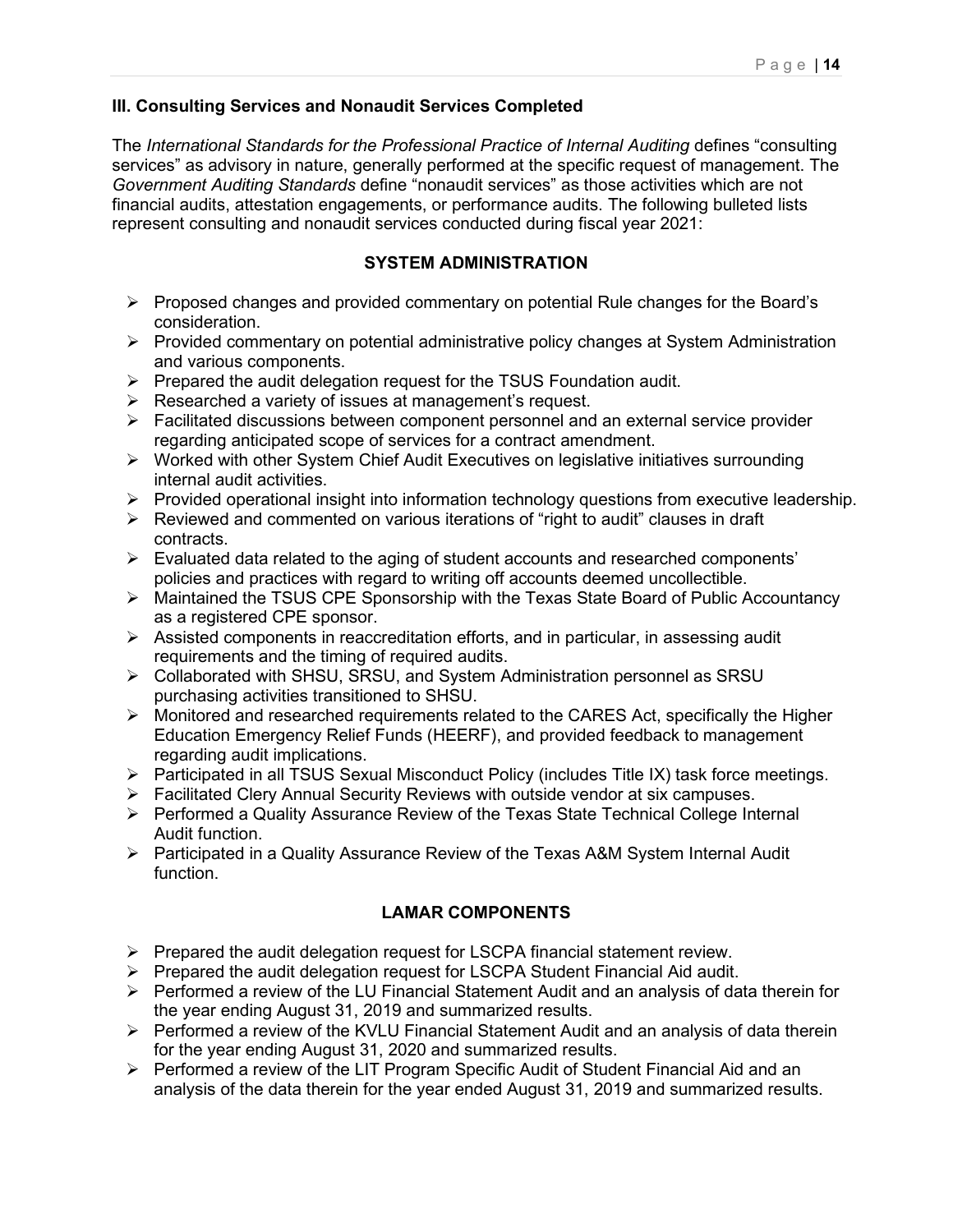- $\triangleright$  Performed an analysis of NCAA-related financial information and communicated results to Board.
- $\triangleright$  Reviewed and commented on potential administrative policy changes at all components.
- $\triangleright$  Monitored and researched requirements related to the CARES Act, specifically the Higher Education Emergency Relief Funds (HEERF), and provided feedback to management regarding audit implications. Held initial discussions with management at all Lamar components and obtained preliminary data with regard to planned and actual HEERF expenditures.
- $\triangleright$  Reviewed LU staff council membership and election protocols and provided comments back to management.
- $\triangleright$  Researched a variety of issues at management's request at all components.
- $\triangleright$  Monitored and advised on IT business continuity at all components.
- Provided training to LU ISO and the LIT/LSCO/LSCPA ISO on use of certain aspects of Internal Audit's forensic tool.
- $\triangleright$  Advised management on IT systems and applications controls at all components.
- $\triangleright$  Continued periodic meetings with Lamar Component Presidents, Vice Presidents of Finance and Operations, Chief Information Officers, as well as other management to discuss activities or areas of concerns.
- $\triangleright$  Moved offices from offsite to a location on LU's campus and executed an Internal Memorandum of Understanding for server management and security with LU.

#### **SAM HOUSTON STATE UNIVERSITY**

- $\triangleright$  Compiled a 4-year summary of significant audit issues to assist in the on-boarding of the new President.
- $\triangleright$  Prepared and sent email "blasts" reminding faculty, staff, and students of their responsibilities to and options for reporting suspected waste, fraud, and abuse.
- $\triangleright$  Initiated the process to create a mandatory fraud awareness training course for all SHSU faculty and staff.
- $\triangleright$  Held monthly meetings with the President, Deputy to the President, Provost & Senior VP for Academic Affairs, and Senior VP for Strategic Enrollment and Innovation.
- $\triangleright$  Monitored and researched requirements related to the CARES Act, specifically the Higher Education Emergency Relief Funds (HEERF), and provided feedback to management regarding audit implications. Held initial discussions with management and obtained preliminary data with regard to planned and actual HEERF expenditures. Drafted a system-wide HEERF audit program.
- $\triangleright$  Prepared the audit delegation request for the required NCAA Agreed-Upon Procedures engagement.
- $\triangleright$  Prepared the audit delegation request for an audit of the financial statements of the SHSU Charter School.
- $\triangleright$  Presented risk management training and introduced enterprise risk management (ERM) concepts to the Enrollment Success and Athletics Divisions.
- $\triangleright$  Performed an analysis of NCAA-related financial information and communicated results to Board.
- $\triangleright$  Consulted with Strategic Enrollment and Innovation Group (SEI) regarding risks associated with IT and SHSU reorganization and provided informal feedback.
- $\triangleright$  Consulted with SEI to address risks associated with SHSU's process of reviewing and vetting software for compliance with Texas Administrative Code 213.
- Consulted with Student Account Services and Student Financial Services on their business processes.
- Collaborated with SHSU, SRSU, and System Administration personnel as SRSU purchasing activities transitioned to SHSU.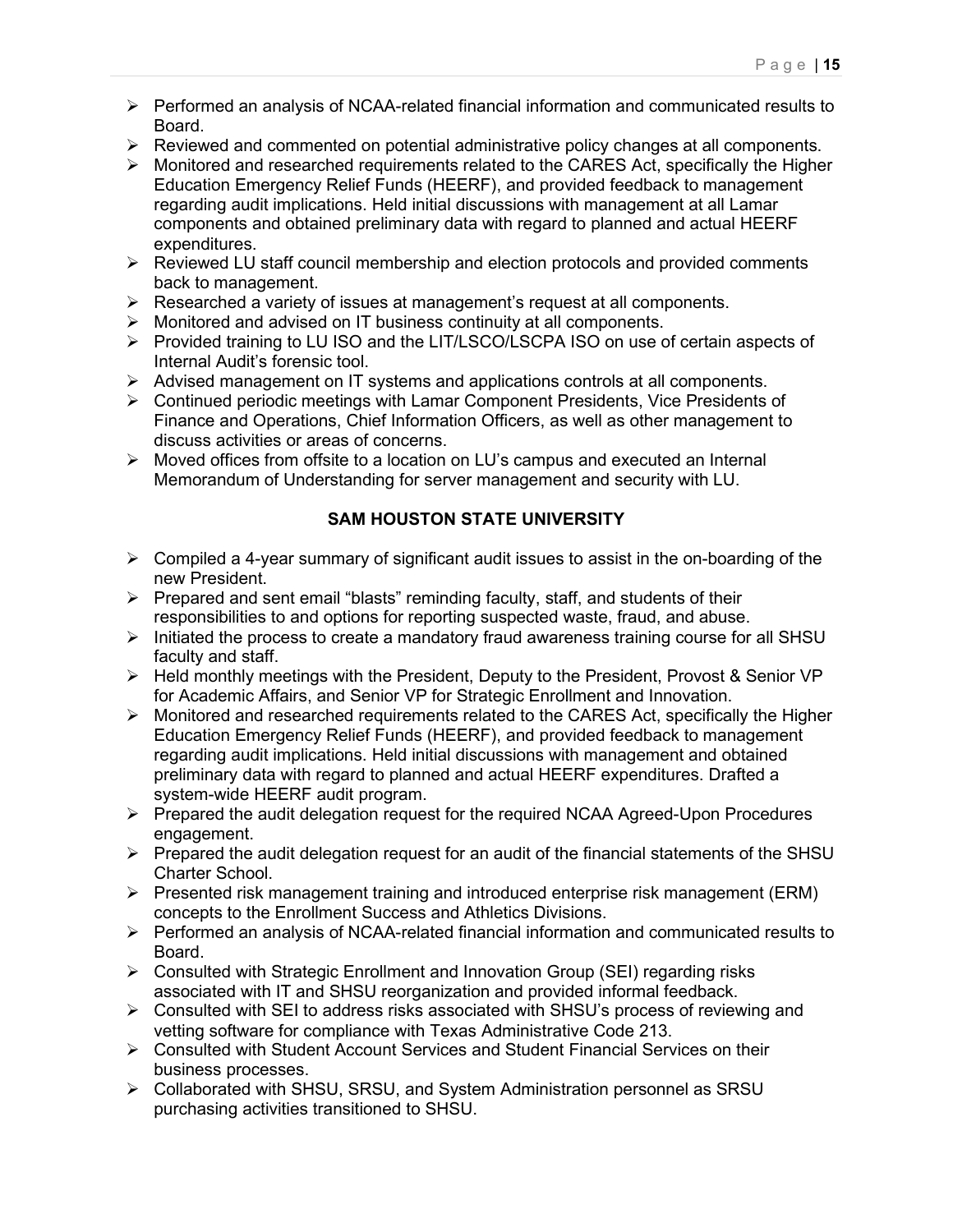- $\triangleright$  Reviewed the annual Asset Forfeiture report for the University Police Department.
- $\triangleright$  Researched a variety of issues at management's request.
- $\triangleright$  Served on the President's Council.
- $\triangleright$  Served as ex-officio member of the Critical Incident Response Team.
- $\triangleright$  Provided assistance to the Investigations and Audit Support division of the State Auditor's Office on two investigations.
- $\triangleright$  Consulted with the Controller's Office regarding compliance activities.
- $\triangleright$  Updated the SHSU Office of Internal Audit (OIA) informational brochure to educate the SHSU community regarding OIA activities and services offered.
- $\triangleright$  Developed partner relationship with the new Compliance Officer.

## **SUL ROSS STATE UNIVERSITY**

- $\triangleright$  Prepared and sent email "blasts" reminding faculty, staff, and students of their responsibilities to and options for reporting suspected waste, fraud, and abuse.
- $\triangleright$  Worked with Controller at Sam Houston State University in determining the amount to be reported as "Allowance for Doubtful Accounts" for the Annual Financial Report.
- $\triangleright$  Prepared a white paper regarding the history of Lawrence Sully Ross for the President's use.
- $\triangleright$  Evaluated data related to the aging of student accounts and discussed results with management.
- $\triangleright$  Monitored and researched requirements related to the CARES Act, specifically the Higher Education Emergency Relief Funds (HEERF), and provided feedback to management regarding audit implications. Held initial discussions with management and obtained preliminary data with regard to planned and actual HEERF expenditures.
- $\triangleright$  Provided talking points on a prior year's audit for use in discussions with a member of the legislature.
- $\triangleright$  Attended and participated in weekly operational meetings with SRSU Provost and the Deans.
- Collaborated with SHSU, SRSU, and System Administration personnel as SRSU purchasing activities transitioned to SHSU.
- $\triangleright$  Provided assistance to the accounting staff and System Administration during preparation of the annual financial report for fiscal year 2020.
- $\triangleright$  Worked with the Development Office on evaluating old grants and helped devise a plan to ensure their validity.

#### **TEXAS STATE UNIVERSITY**

- $\triangleright$  Prepared and sent email "blasts" reminding faculty, staff, and students of their responsibilities to and options for reporting suspected waste, fraud, and abuse.
- $\triangleright$  Held monthly meetings with the President and periodic meetings with Vice President of Finance and Support Services and Chief Information Officer, as well as other management to discuss activities or areas of concerns.
- $\triangleright$  Researched a variety of issues at management's request.
- $\triangleright$  Reviewed and commented on potential administrative policy changes.
- $\triangleright$  Prepared the audit delegation request for an audit of the financial statements for the Emmett & Miriam McCoy College of Business Administration Development Foundation for Fiscal Year 2020.
- $\triangleright$  Prepared the audit delegation request for the NCAA Agreed-Upon Procedures audit for Athletics.
- $\triangleright$  Monitored and researched requirements related to the CARES Act, specifically the Higher Education Emergency Relief Funds (HEERF), and provided feedback to management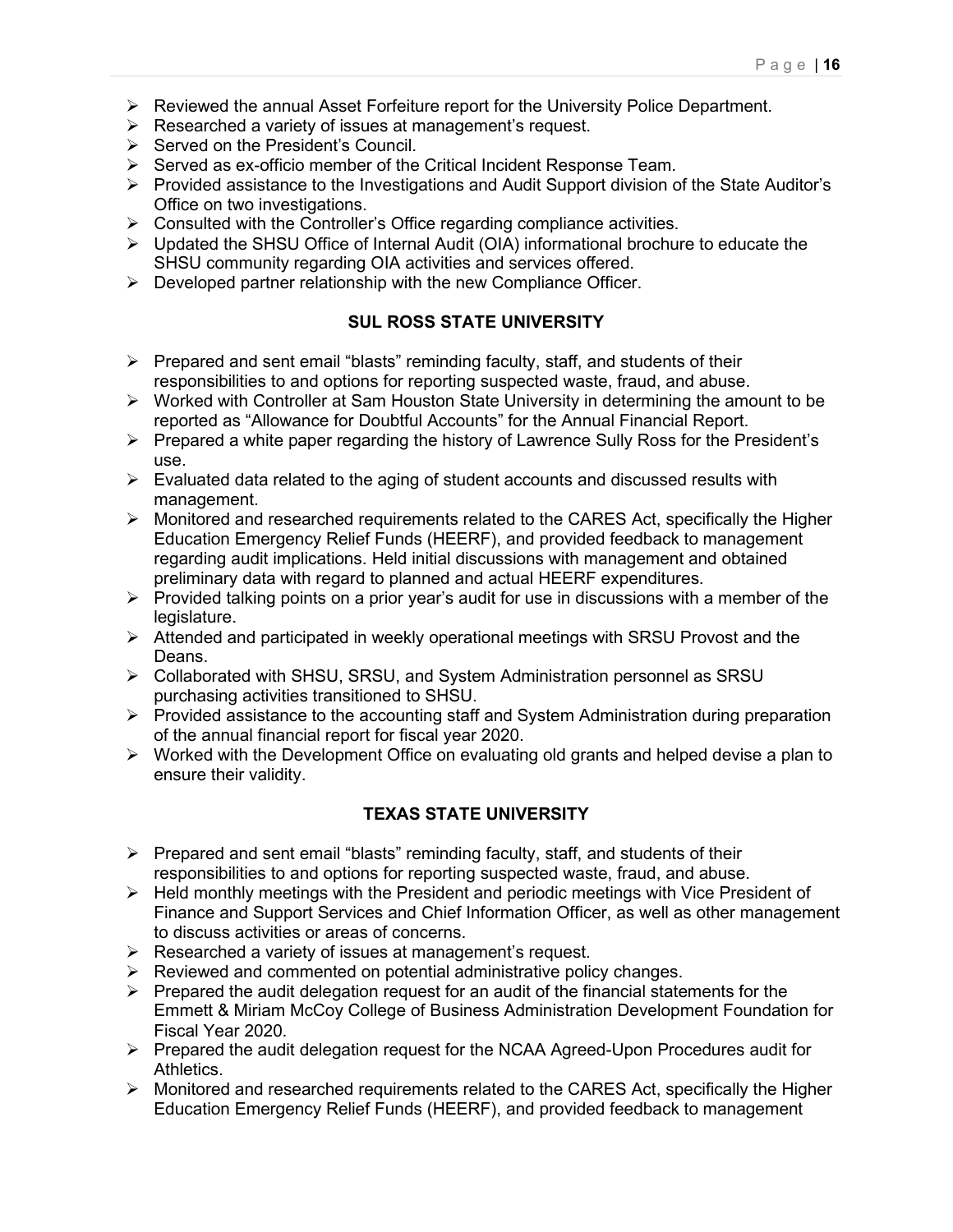regarding audit implications. Held initial discussions with management and obtained preliminary data with regard to planned and actual HEERF expenditures.

- Performed an analysis of NCAA-related financial information and communicated results to Board.
- $\triangleright$  Prepared the audit delegation request for the review of Texas State's financial statements in support of the University's reaccreditation efforts.
- $\triangleright$  Prepared the audit delegation request for a Federal Student Aid (Title IV) audit and audits of financial aid programs for Fiscal Year 2020.
- Consulted with the Office of Research and Sponsored Programs regarding the audit reports to satisfy SACSCOC.
- $\triangleright$  Consulted with the Office of Institutional Compliance and Ethics regarding audits, investigations, and special projects.
- $\triangleright$  Served on the Business Services Council.
- $\triangleright$  Served as ex-officio member of the Human Resources Stakeholders Team.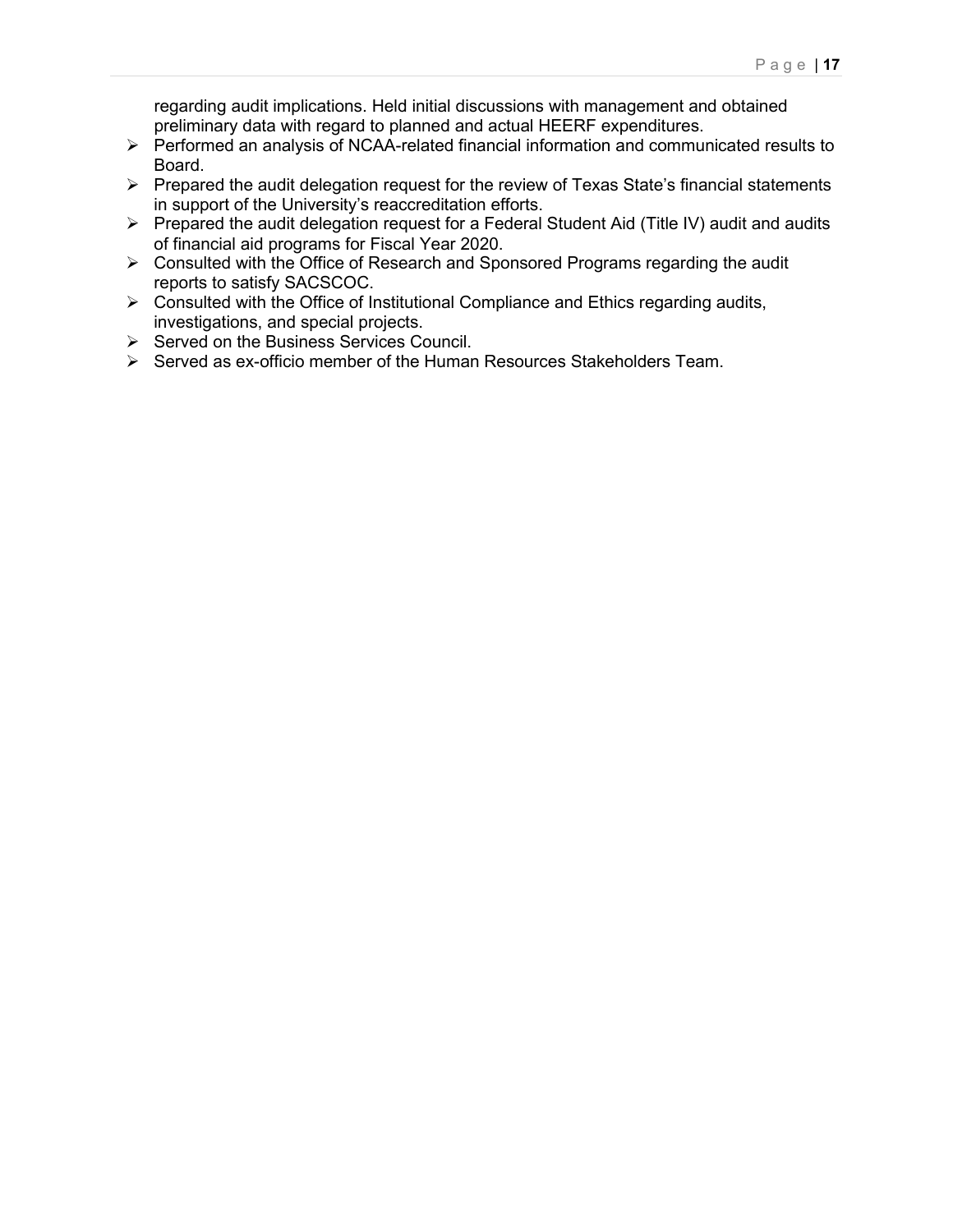#### **IV. External Quality Assurance Review (Peer Review)**

Texas Government Code 2102 requires periodic external assessments of the audit function for compliance with applicable professional standards. The following excerpt is the most recent independent external validator's statement regarding the TSUS internal audit function, based on criteria outlined in the Institute of Internal Auditors *Quality Assessment Manual for the Internal Audit Activity*. There are three ratings that can be given. The validator rated the TSUS internal audit function with a "Generally Conforms" rating, which is the best rating available.



# **Texas State University System**

**INDEPENDENT VALIDATION OPINION REPORT** 

**QUALITY ASSURANCE SELF-ASSESSMENT REVIEW** 

November 2019

Prepared by:<br>Richard Tarr, CIA, CISA P.O. Box 560716 Orlando, FL 32856 Ph/Fax: 407.896.2760 E-mail: rtarr@racar.com

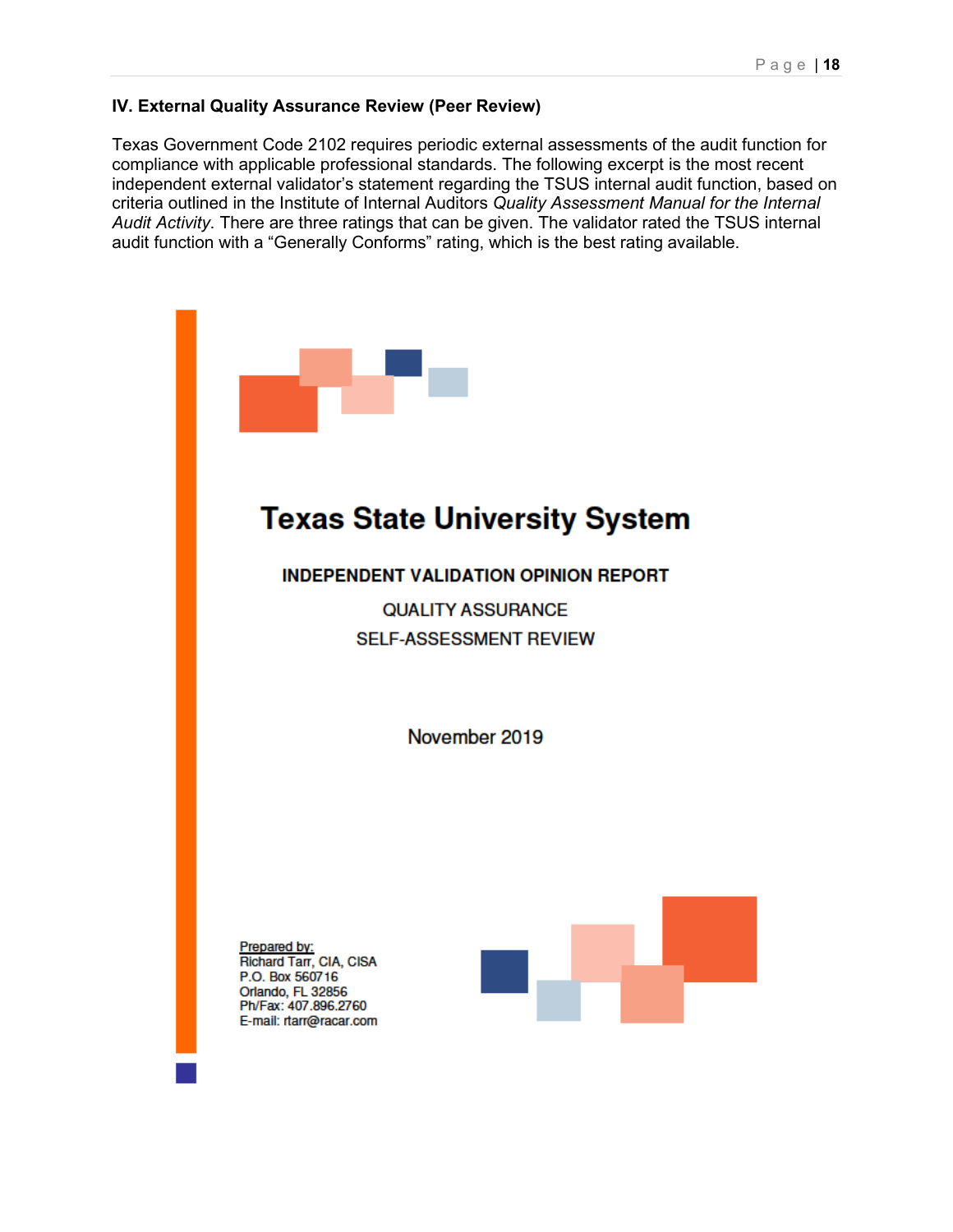Texas State University System - 2019

#### **DOVERVIEW**

As required by the Texas Internal Auditing Act (article 6252-5d, V.A.C.S.) and the Institute of Internal Auditors' (IIA) International Standards for the Professional Practice of Internal Auditing (IIA Standards), a quality assurance review (QAR) was conducted of The Texas State University System (System) internal audit activity. The IIA Standards require that internal audit activities obtain an assessment either through an external review or a self-assessment quality assurance review, with an independent validation.

As an independent reviewer, I was engaged to conduct a validation of the selfassessment that was conducted by the System Office of Audits and Analysis. The primary objective of the validation was to independently verify the assertions made in the System's attached self-assessment report regarding adequate fulfillment of the expectations of the IA activity by the Audit and Finance Committee of the Board of Regents and its conformity to the IIA Standards. An additional objective was to provide recommendations that the reviewer deems may be of value to the System IA activity. Matters that might have been reviewed and reported on in an external review, such as an in-depth analysis of best practices, governance, and use of advanced technology, were excluded from the scope of this review.

In acting as a validator, I am fully independent of the System and have the necessary knowledge and skills to undertake this engagement. The validation was conducted from November 19 through November 22, 2019. It consisted primarily of a review and testing of the procedures and documented results of the selfassessment conducted by the System's IA review team. It also included a review of a limited sample of various audit workpapers; an evaluation of responses to surveys distributed to System Administration executives, component Presidents and management, and audit staff; and interviews with the audit staff, Finance and Audit Committee Chair of the Board of Regents and the Texas State University System Chancellor.

#### Richard H. Tarr, CISA, CIA

Page 2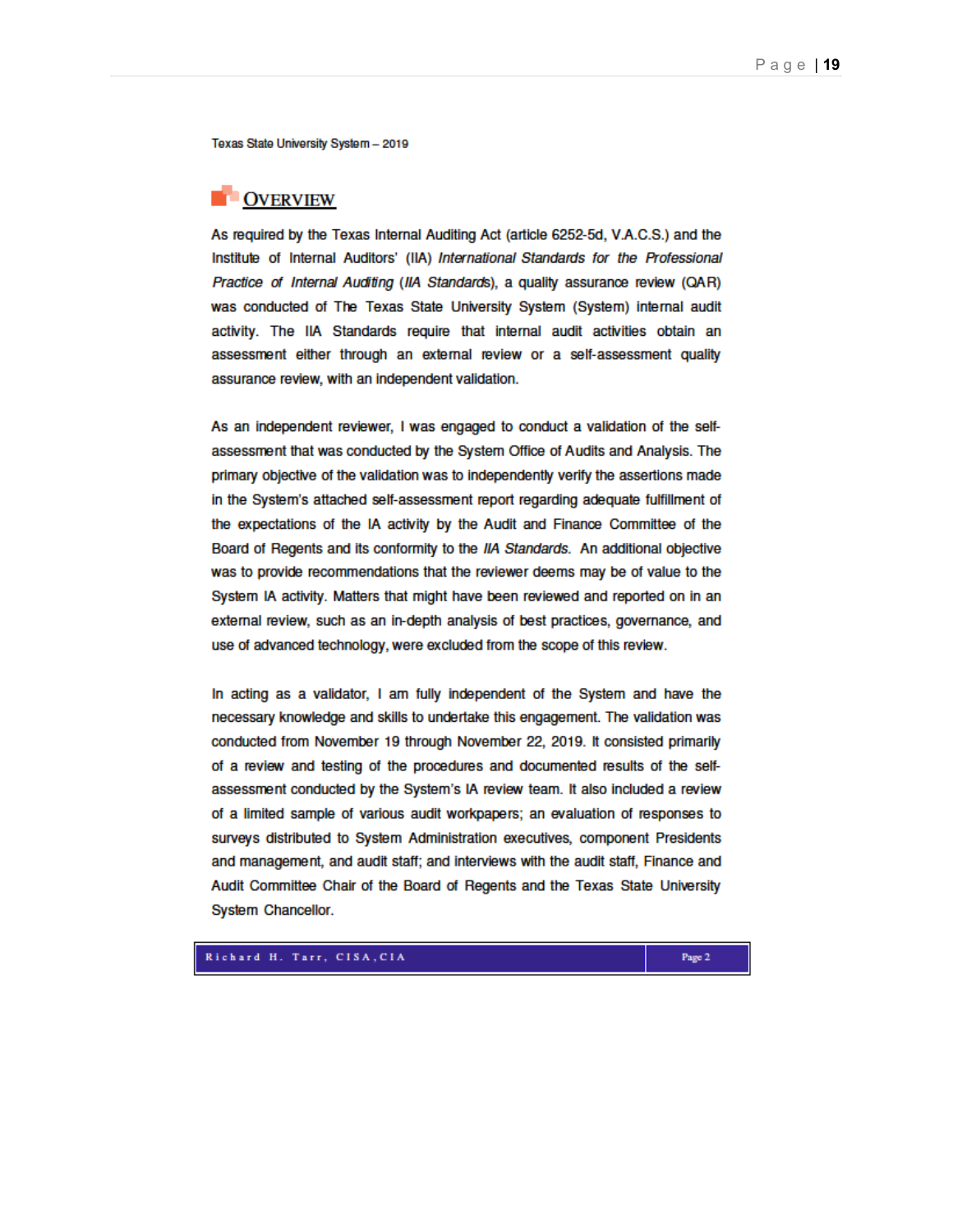Texas State University System - 2019

# **DPINION**

Based upon my interviews, workpaper reviews, and a review of the work conducted by the IA review teams, I concur with the conclusion that the internal audit activity at the System Office of Audits and Analysis (OAA) and the four component locations, the Texas State University, Lamar University, Sam Houston State University, and Sul Ross State University, generally conforms to the applicable IIA Standards and the Texas Internal Auditing Act.

This opinion, representing the best possible evaluation, means that there are in place the relevant structures, policies, and procedures, including the processes by which they are applied, that comply with the IIA Standards and the Texas Internal Auditing Act in all material respects. The workpapers documenting the selfassessment conducted by the System's IA review team showed that the review was appropriately documented by the team and the opinion appears to have been objectively developed.

Richard H. Tarr, CIA, CISA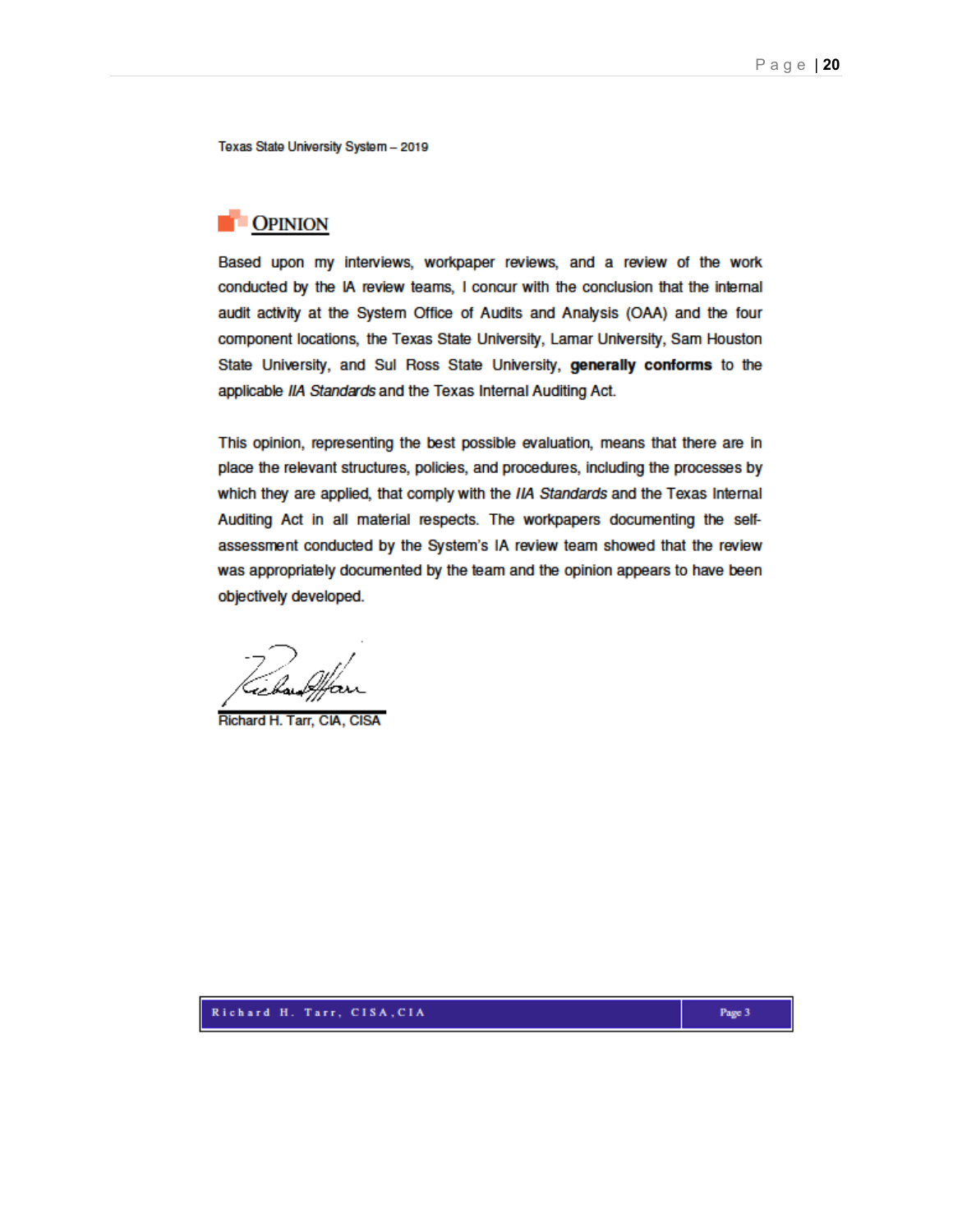#### **V. Audit and Compliance Plan for Fiscal Year 2022**

The TSUS Office of Internal Audit prepares a consolidated audit and compliance plan ("Plan") for TSUS components and System Administration. 28,925 hours have been budgeted for activities/projects included in the Plan (including travel and administrative time). The TSUS Board of Regents approved the Plan on August 13, 2021.



**Director, Sul Ross State University**

**Steven R. McGee, CPA, CIA Director, Texas State University**

**Kelly Wintemute, CCEP, MBA Compliance Officer, Texas State University System**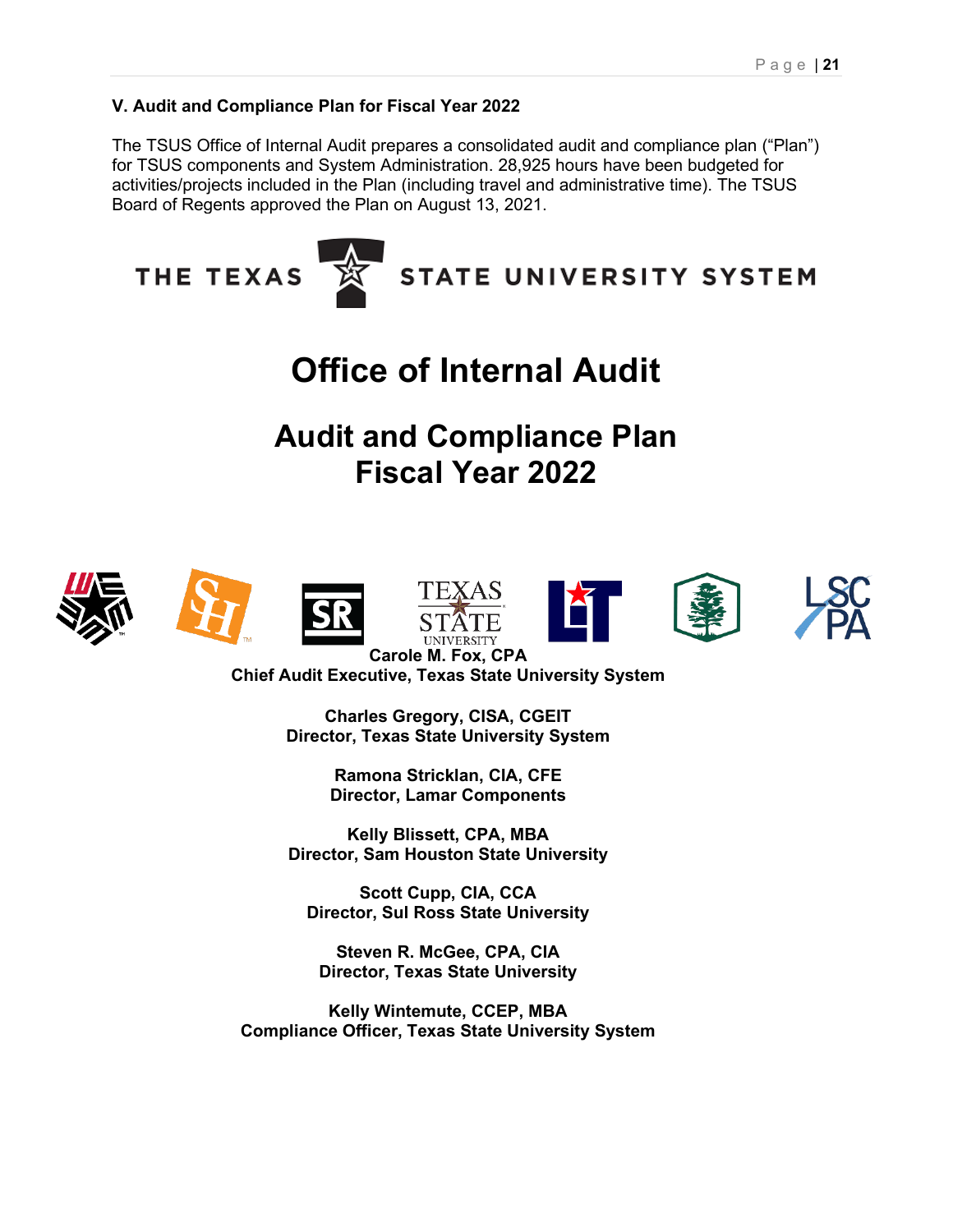# **TABLE OF CONTENTS**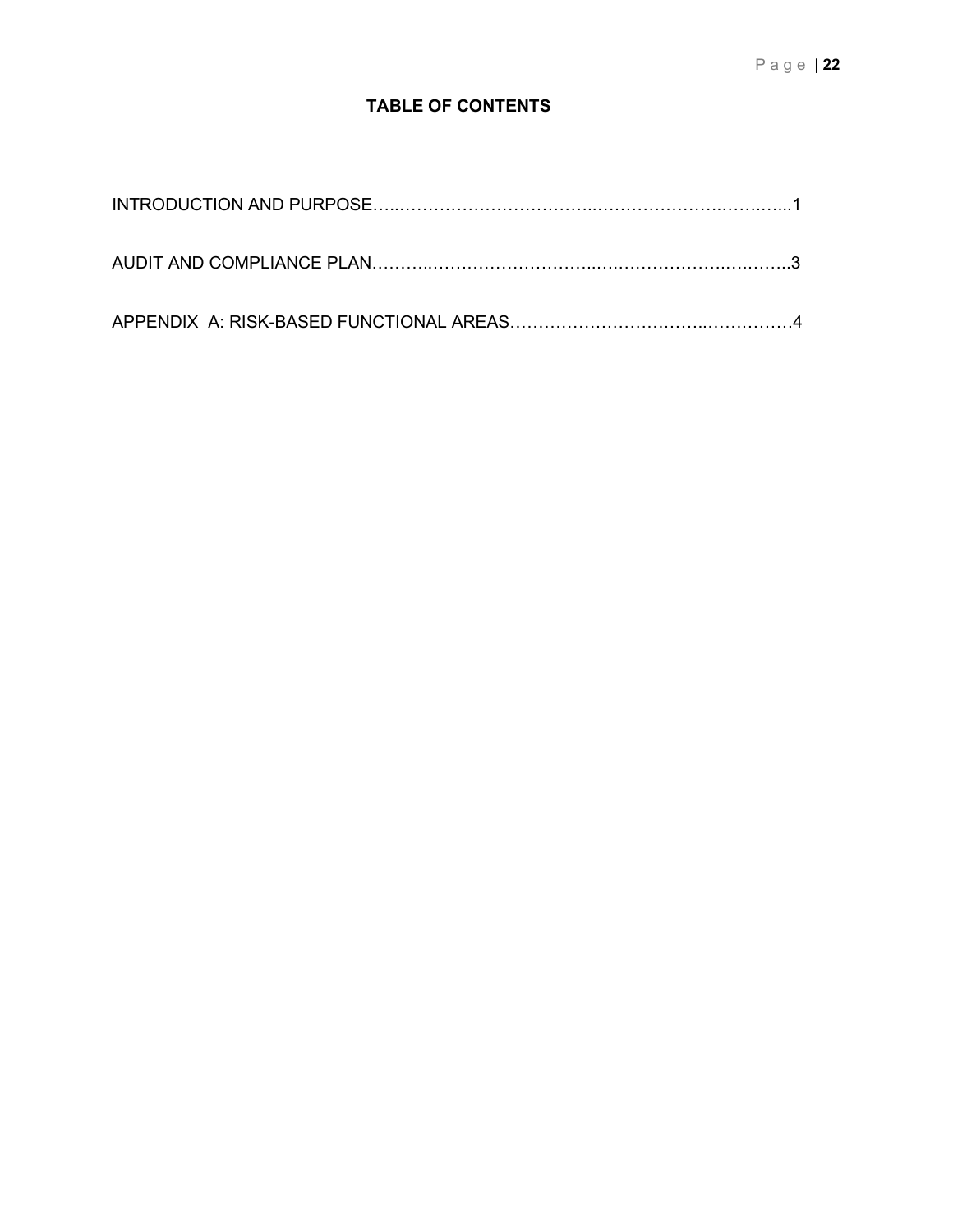#### **INTRODUCTION AND PURPOSE**

The *Fiscal Year 2022 Audit and Compliance Plan* ("Plan") documents functional areas the Office of Internal Audit intends to devote resources to during fiscal year 2022. The Plan satisfies statutory responsibilities outlined in Section 2102.008 of the Texas Government Code, the Texas State University System *Rules and Regulations*, and applicable auditing standards. The number of hours budgeted to perform all activities in the Plan totals 22,957.

#### Plan Categories

The Plan is divided into three different categories:

- $\triangleright$  Statutory Audits and Activities: Projects required by law for all institutions and System Administration.
- Risk-Based Functional Areas: Projects allocated amongst the institutions based on risks identified during the annual risk assessment process and subsequently categorized by functional area. The presentation of these projects is different than in prior years: rather than listing the specific projects to be performed at each institution and System Administration, the Plan identifies the functional areas where projects will be performed. See the section entitled "Risk Assessment Process" below for more information.
- $\triangleright$  Other Activities: Projects required by grant agreements or third parties; consulting and advisory services; special projects such as time-sensitive management-requested reviews or investigations; identification and communication of emerging compliance requirements; liaising with external auditors; and other functions designed to assist management in mitigating risks.

#### Risk Assessment Process

Because of the increase in the number of statutorily-required projects and activities, audit resources available for risk-based projects have diminished. Therefore, it is critical that such projects focus on areas where independent reviews will provide the most value to the Texas State University System as a whole. In order to identify such projects, the Office of Internal Audit uses a two-phase risk assessment process.

The first phase is the annual risk assessment, used to build this Plan. (Texas Government Code 2102.005 requires audit plans to be developed "*utilizing risk assessment techniques*.") The collective risk assessments performed at the institutions and System Administration included, but were not limited to, the following:

- $\triangleright$  Soliciting input from the Board of Regents, the Chancellor, Vice-Chancellors, and Component Presidents and management;
- $\triangleright$  Consulting with oversight entities regarding emerging concerns;
- $\triangleright$  Considering national trends within higher education;
- $\triangleright$  Evaluating materiality;
- $\triangleright$  Assessing the potential impact of negative public scrutiny; and
- $\triangleright$  Utilizing professional judgment and knowledge gained from prior projects regarding areas of risk.

The risk assessments considered a myriad of risks, including those associated with the impact of COVID-19, fraud, contract management, benefits proportionality, and information technology (including those associated with Title 1, Texas Administrative Code, Chapter 202, *Information Security Standards)*. The risk assessments also considered work performed by external auditors, institutional risk appetites, and activities for which assurance or consulting engagements would be most helpful to management.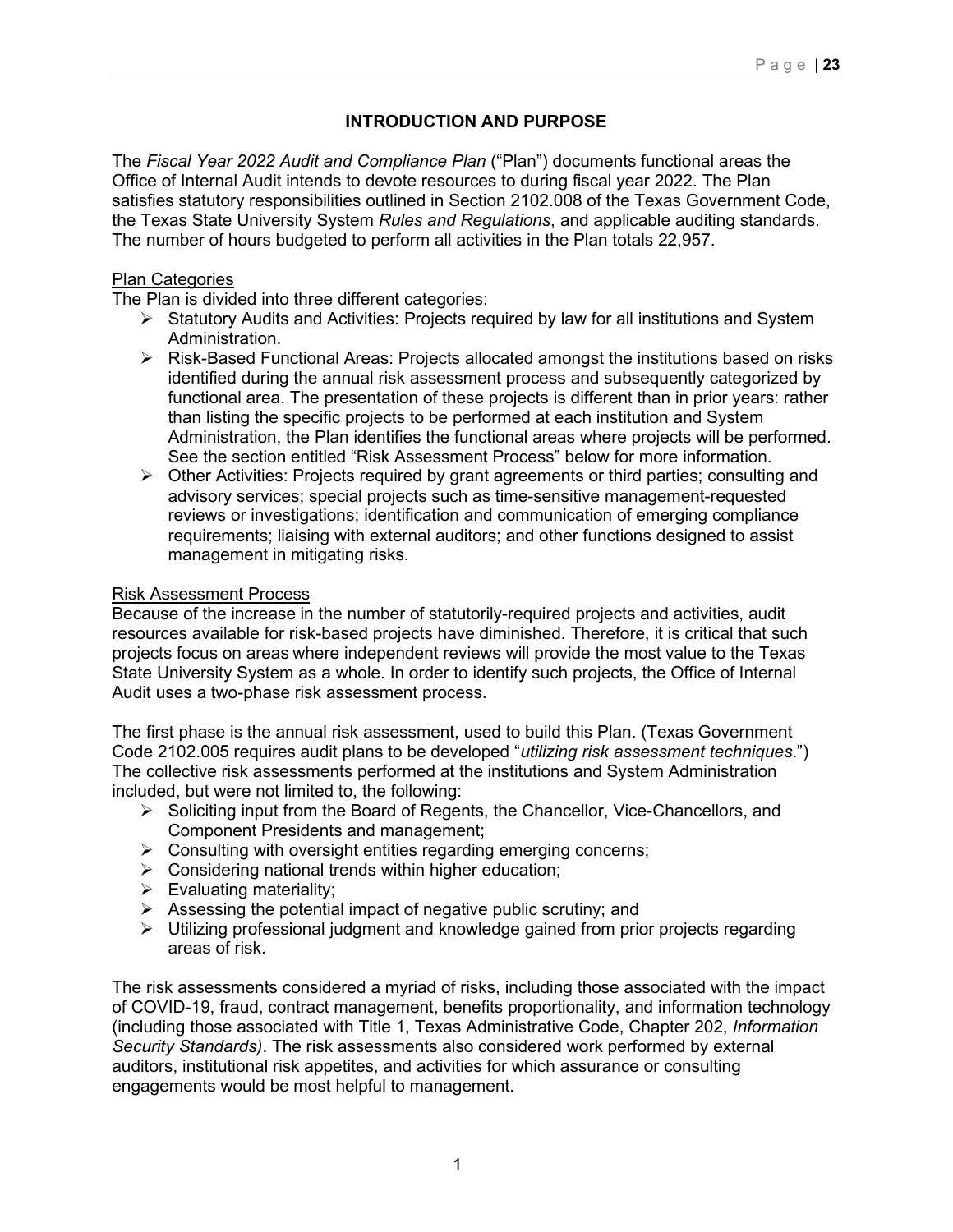Upon completion of the annual risk assessment, identified risks were categorized into various functional areas, such as Financial Management, Academics and Instruction, and Outsourced Services. In creating the functional areas, we considered the various organizational structures within the Texas State University System, the Risk Dictionary classifications created by the *Association of College and University Auditors*, and the functional expense classifications promulgated by the *National Association of College and University Business Officers* for financial statement reporting purposes.

Each functional area contains numerous activities, processes, and operations that could be the subject of an audit. (See Appendix A.) Except for compliance reviews (which are typically conducted on a system-wide basis), the various functional areas and the specific projects selected for review in those functional areas vary amongst the institutions and System Administration depending on the level of risk. For example, a project in the Financial Management functional area at Lamar University could involve an audit of accounts payable, while a project in the Financial Management functional area at Sul Ross State University could involve an audit of accounts receivable. There could be no projects (or multiple projects) in the Financial Management functional area at Sam Houston State University.

The second phase (of risk assessment) occurs when audit resources become available to commence a project in a designated functional area. Although the first phase of the risk assessment provides clear indicators of auditable units that would benefit from review, some units are of higher risk than others, and sometimes, risks identified during the annual risk assessment become mitigated as time passes. Therefore, as project planning begins, we conduct additional assessments to pinpoint the activities best suited for review. This approach affords us the flexibility to ensure emerging risks are timely reviewed.

As in prior years, there may be circumstances that require us to devote resources to activities not outlined in the Plan. Per the *Rules and Regulations*, significant changes to the Plan require approval by the Chair of the Finance and Audit Committee. Also, consistent with prior years, the risk assessment identified high risk areas that were not included in the Plan due to finite resources.

The Plan appears on the following page. Checkmarks, which can represent one or more planned projects, are used to identify the functional areas at individual institutions and System Administration where the Office of Internal Audit plans to devote resources throughout the year.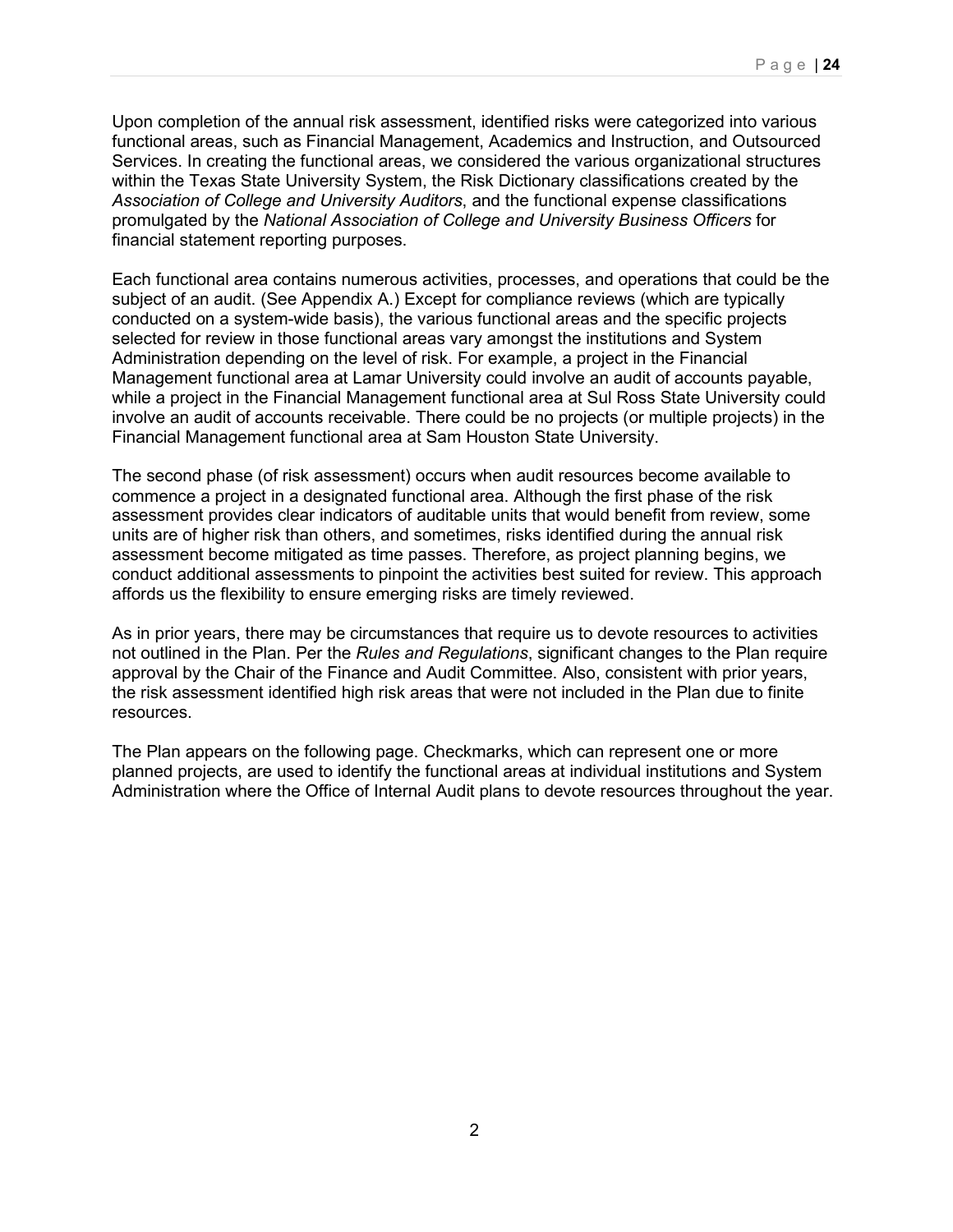# **TEXAS STATE UNIVERSITY SYSTEM AUDIT AND COMPLIANCE PLAN - FISCAL YEAR 2022**

| <b>STATUTORY AUDITS AND ACTIVITIES</b>           |              |              |              |              |              |              |              |                                 |
|--------------------------------------------------|--------------|--------------|--------------|--------------|--------------|--------------|--------------|---------------------------------|
|                                                  | LU           | <b>SHSU</b>  | <b>SRSU</b>  | <b>TXST</b>  | <b>LIT</b>   | <b>LSCO</b>  | <b>LSCPA</b> | <b>System</b><br>Administration |
| SB 20 - Annual Review                            | $\checkmark$ | $\checkmark$ | $\checkmark$ | $\checkmark$ | $\checkmark$ | $\checkmark$ | $\checkmark$ |                                 |
| SB 20 - Contract Administration                  | $\checkmark$ | $\checkmark$ | $\checkmark$ | $\checkmark$ | $\checkmark$ | $\checkmark$ | $\checkmark$ | $\checkmark$                    |
| <b>Benefits Proportionality</b>                  | $\checkmark$ | $\checkmark$ | $\checkmark$ | $\checkmark$ | $\checkmark$ | $\checkmark$ | $\checkmark$ |                                 |
| <b>THECB Facilities Audit</b>                    |              |              |              | $\checkmark$ |              |              |              |                                 |
| Follow-Up Reviews                                | $\checkmark$ | $\checkmark$ | $\checkmark$ | $\checkmark$ | $\checkmark$ | $\checkmark$ | $\checkmark$ | $\checkmark$                    |
| Risk Assessment and Audit & Compliance Plan      | $\checkmark$ | $\checkmark$ | $\checkmark$ | $\checkmark$ | $\checkmark$ | $\checkmark$ | $\checkmark$ | $\checkmark$                    |
| <b>Annual Internal Audit Report</b>              | $\checkmark$ | $\checkmark$ | $\checkmark$ | $\checkmark$ | $\checkmark$ | $\checkmark$ | $\checkmark$ | $\checkmark$                    |
| <b>Title IX Quarterly Reporting</b>              | $\checkmark$ | $\checkmark$ | $\checkmark$ | $\checkmark$ | $\checkmark$ | $\checkmark$ | $\checkmark$ | $\checkmark$                    |
| <b>Continuing Education</b>                      |              |              |              |              |              |              | $\checkmark$ |                                 |
| RISK-BASED FUNCTIONAL AREAS (See Appendix A)     |              |              |              |              |              |              |              |                                 |
| CARES (COVID-19) - Institutions                  | $\checkmark$ | $\checkmark$ |              |              | $\checkmark$ | $\checkmark$ | $\checkmark$ |                                 |
| CARES (COVID-19) - Minority Serving Institutions | $\checkmark$ | $\checkmark$ | $\checkmark$ | $\checkmark$ |              |              | $\checkmark$ |                                 |
| <b>Auxiliary Enterprises</b>                     |              | $\checkmark$ |              | $\checkmark$ |              |              |              |                                 |
| <b>Instruction and Academic Support</b>          |              | $\checkmark$ | $\checkmark$ | $\checkmark$ | $\checkmark$ |              |              |                                 |
| Health & Safety                                  | $\checkmark$ | $\checkmark$ | $\checkmark$ | $\checkmark$ | $\checkmark$ | $\checkmark$ | $\checkmark$ |                                 |
| <b>Financial Management</b>                      | $\checkmark$ | $\checkmark$ |              | $\checkmark$ | $\checkmark$ |              |              |                                 |
| <b>Student Services</b>                          | $\checkmark$ | $\checkmark$ | $\checkmark$ | $\checkmark$ | $\checkmark$ | $\checkmark$ | $\checkmark$ |                                 |
| <b>Enrollment Management</b>                     |              | $\checkmark$ |              | $\checkmark$ |              |              |              |                                 |
| <b>Research and Grants</b>                       |              | $\checkmark$ | $\checkmark$ | $\checkmark$ |              |              |              |                                 |
| <b>Outsourced Services</b>                       |              |              |              | $\checkmark$ |              |              |              |                                 |
| <b>Health Care Operations</b>                    | $\checkmark$ | $\checkmark$ | $\checkmark$ | $\checkmark$ | $\checkmark$ | $\checkmark$ | $\checkmark$ |                                 |
| <b>Institutional Support</b>                     |              |              |              | $\checkmark$ |              |              |              |                                 |
| <b>Construction and Physical Plant</b>           | $\checkmark$ | $\checkmark$ | $\checkmark$ | $\checkmark$ |              |              | $\checkmark$ |                                 |
| <b>Information Technology</b>                    | $\checkmark$ |              | $\checkmark$ | $\checkmark$ |              |              | $\checkmark$ |                                 |
| <b>OTHER ACTIVITIES</b>                          |              |              |              |              |              |              |              |                                 |
| <b>Special Projects</b>                          | $\checkmark$ | $\checkmark$ |              | $\checkmark$ | $\checkmark$ | $\checkmark$ | $\checkmark$ |                                 |
| <b>Third-Party Required Projects</b>             |              | $\checkmark$ | $\checkmark$ | $\checkmark$ |              |              |              |                                 |
| <b>SACSCOC Assistance</b>                        |              |              |              |              |              |              | $\checkmark$ |                                 |
| <b>Audit Liaison Activities</b>                  |              | $\checkmark$ | $\checkmark$ | $\checkmark$ | $\checkmark$ | $\checkmark$ | $\checkmark$ |                                 |
| <b>Compliance Newsletter</b>                     |              | $\checkmark$ | $\checkmark$ | $\checkmark$ |              |              | $\checkmark$ |                                 |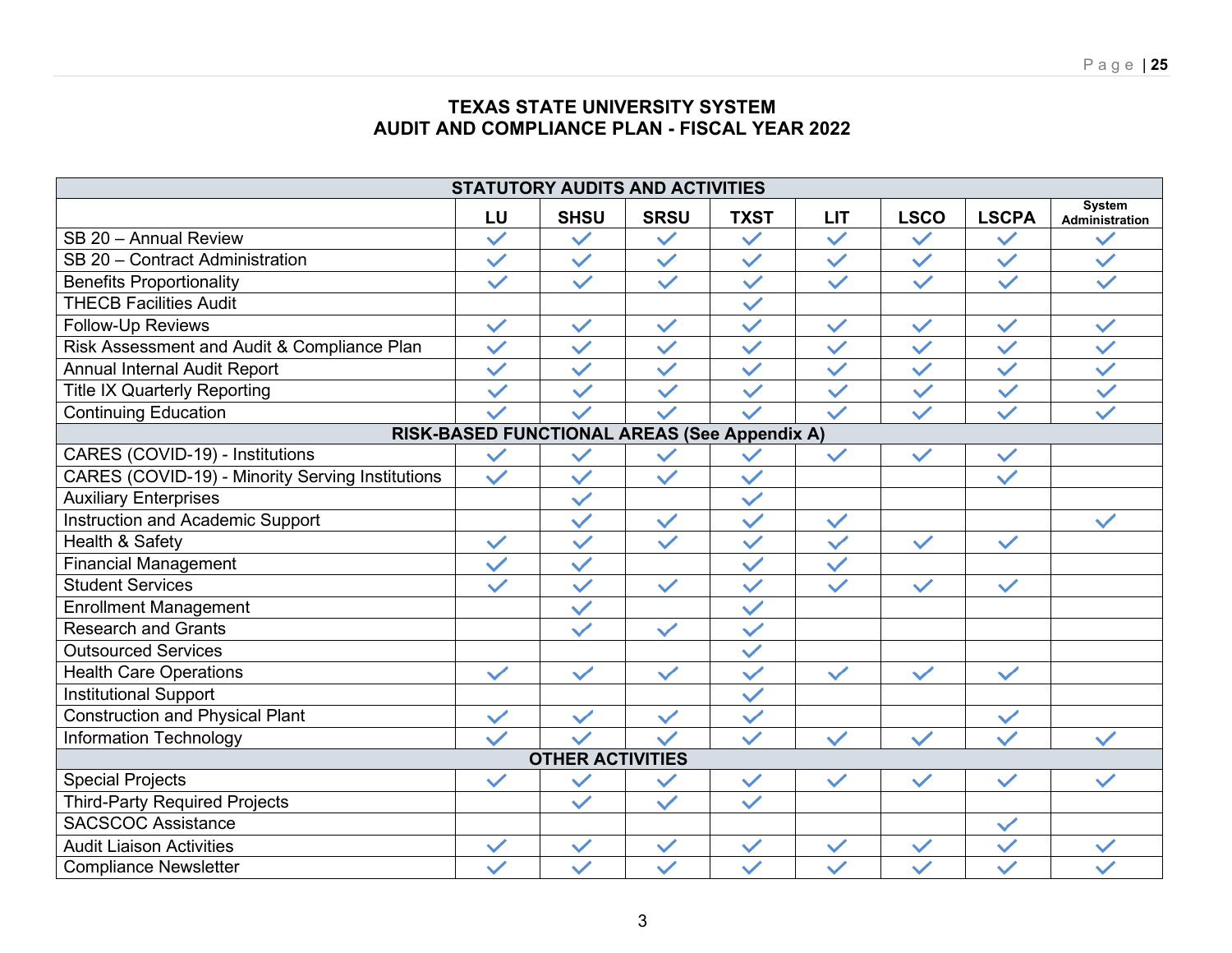#### **APPENDIX A: RISK-BASED FUNCTIONAL AREAS**

This chart depicts examples of (but not all) subprocesses/activities within each functional area, many of which overlap. These activities represent potential auditable units; however, some activities inherently have higher risks than others. Finite resources preclude audits of every activity listed, including those known to have higher risks. Therefore, the absence of check-marks in the Plan for risk-based audits means that no work is planned in the corresponding functional area(s). Information technology and compliance risks surround all of the functional areas and exist within all operations.

|                           | <b>AUXILIARY ENTERPRISES</b>                   | <b>INSTRUCTION &amp; ACADEMICS</b>      | <b>HEALTH &amp; SAFETY</b>                               |            |
|---------------------------|------------------------------------------------|-----------------------------------------|----------------------------------------------------------|------------|
|                           | <b>Athletics</b>                               | Administration                          | ADA Access                                               |            |
|                           | <b>Bookstore</b>                               | <b>Academic Progress</b>                | <b>Background Checks</b>                                 |            |
|                           | Child Development                              | Ancillary Activities (Theater, Rodeo)   | <b>Disaster Recovery</b>                                 |            |
|                           | <b>Faculty Club</b>                            | Records (Grades)                        | Emergency Preparedness & Drills                          |            |
|                           | <b>Food Services</b>                           | <b>Charter Schools</b>                  | Environmental Health & Safety                            |            |
|                           | <b>Museums</b>                                 | College of Osteopathic Medicine         | <b>Fire Safety</b>                                       |            |
|                           | Other External Services                        | Course Overloads                        | Lab Safety                                               |            |
|                           | Parking                                        | Course "Make"                           | <b>Risk Management</b>                                   |            |
|                           | Recreations Centers                            | <b>Curriculum Development</b>           | Student, Faculty, & Staff IDs                            |            |
|                           | Residence Halls                                | Degree Planning                         | Title IX                                                 |            |
|                           | Service Centers                                | <b>Distance Learning</b>                | <b>University Police</b>                                 |            |
|                           | <b>Special Events Centers</b>                  | <b>FERPA</b>                            |                                                          |            |
|                           |                                                | <b>Faculty Workload</b>                 |                                                          |            |
|                           |                                                | <b>Tuition and Fee Rates</b>            |                                                          |            |
|                           |                                                | Institutional Reporting                 |                                                          |            |
|                           |                                                |                                         |                                                          |            |
|                           |                                                | Libraries                               |                                                          |            |
|                           |                                                | Recruiting (including Athletics)        |                                                          |            |
|                           |                                                | Retention                               |                                                          |            |
|                           |                                                | Study Abroad                            |                                                          |            |
|                           | <b>FINANCIAL MANAGEMENT</b>                    | <b>STUDENT SERVICES</b>                 | <b>RESEARCH AND GRANTS</b>                               |            |
|                           | Accounting                                     | Greek Life                              | <b>Animal Testing</b>                                    |            |
|                           | Accounts Payable                               | <b>Health Services</b>                  | Export Controls                                          |            |
|                           | <b>Accounts Receivable</b>                     | <b>Mental Health Services</b>           | Human Subjects                                           |            |
|                           | Asset Management                               | <b>Disability Services</b>              | Intellectual Property & Technology                       |            |
| INFORMATION<br>TECHNOLOGY | <b>Bonded Debt</b>                             | Recreational & Athletic Centers         | Transfer                                                 |            |
|                           | <b>Budgeting</b>                               | <b>Student Centers &amp; Activities</b> | Pre-award & Award Acceptance                             | COMPLIANCE |
|                           | <b>Business Continuity</b>                     | <b>Student Housing</b>                  | Post-award Administration                                |            |
|                           | Capital Assets & Depreciation                  | Student Judicial Affairs                | <b>Research Facilities</b>                               |            |
|                           | Cashiering                                     | <b>Student Legal Services</b>           | Quality & Oversight                                      |            |
|                           | Cash Flow Management                           | <b>Student Organizations</b>            | <b>Research Security</b>                                 |            |
|                           | <b>Financial Reporting</b>                     | <b>Support for Athletes</b>             | Small Business Development Centers                       |            |
|                           | <b>Grants Accounting</b>                       | <b>Testing Centers</b>                  | Trademark & Copyright Licensing                          |            |
|                           | Human Resources                                |                                         |                                                          |            |
|                           | Inventories                                    |                                         |                                                          |            |
|                           | Investments                                    |                                         |                                                          |            |
|                           | Payroll                                        |                                         |                                                          |            |
|                           | <b>Public Private Partnerships</b>             |                                         |                                                          |            |
|                           | Purchasing                                     | <b>ENROLLMENT MANAGEMENT</b>            | <b>OUTSOURCED SERVICES</b>                               |            |
|                           | <b>Revenue Collection</b>                      | Admissions                              | Custodial                                                |            |
|                           | <b>Revenue Generating Activities</b>           | <b>Career Counseling</b>                | <b>Distance Learning</b>                                 |            |
|                           | Strategic Financial Management                 | Financial Aid                           | <b>Food Services</b>                                     |            |
|                           | The sury Services                              | Registration                            | Housing                                                  |            |
|                           |                                                | Scholarships & Fellowships              | Landscaping                                              |            |
|                           | Unterated Business Income Taxes                | Veterans' Affairs                       | Maintenance                                              |            |
|                           |                                                |                                         | Parking                                                  |            |
|                           |                                                |                                         | Project Management                                       |            |
|                           | <b>HEALTH CARE OPERATIONS</b>                  | <b>INSTITUTIONAL SUPPORT</b>            | <b>CONSTRUCTION AND</b>                                  |            |
|                           |                                                | Alumni Relations/Development            |                                                          |            |
|                           | Access<br><b>Charge Capture and Collection</b> | Endowments                              | <b>PHYSICAL PLANT</b><br><b>Construction Management</b>  |            |
|                           | <b>Health Care Center Facilities</b>           |                                         |                                                          |            |
|                           | Patient Information (PNPAA)                    | Foundations                             | <b>Building Maintenance</b><br><b>Custodial Services</b> |            |
|                           |                                                | Fundraising                             |                                                          |            |
|                           | Pharmacy                                       | Marketing                               | Landscape & Grounds                                      |            |
|                           | Student Injury Reporting                       | <b>Public Relations</b>                 | Renovations                                              |            |
|                           |                                                | <b>Self-Supporting Enterprises</b>      | Physical Plant                                           |            |
|                           |                                                | University Support for Foundations      | <b>Utilities</b>                                         |            |
|                           |                                                |                                         |                                                          |            |
|                           |                                                |                                         |                                                          |            |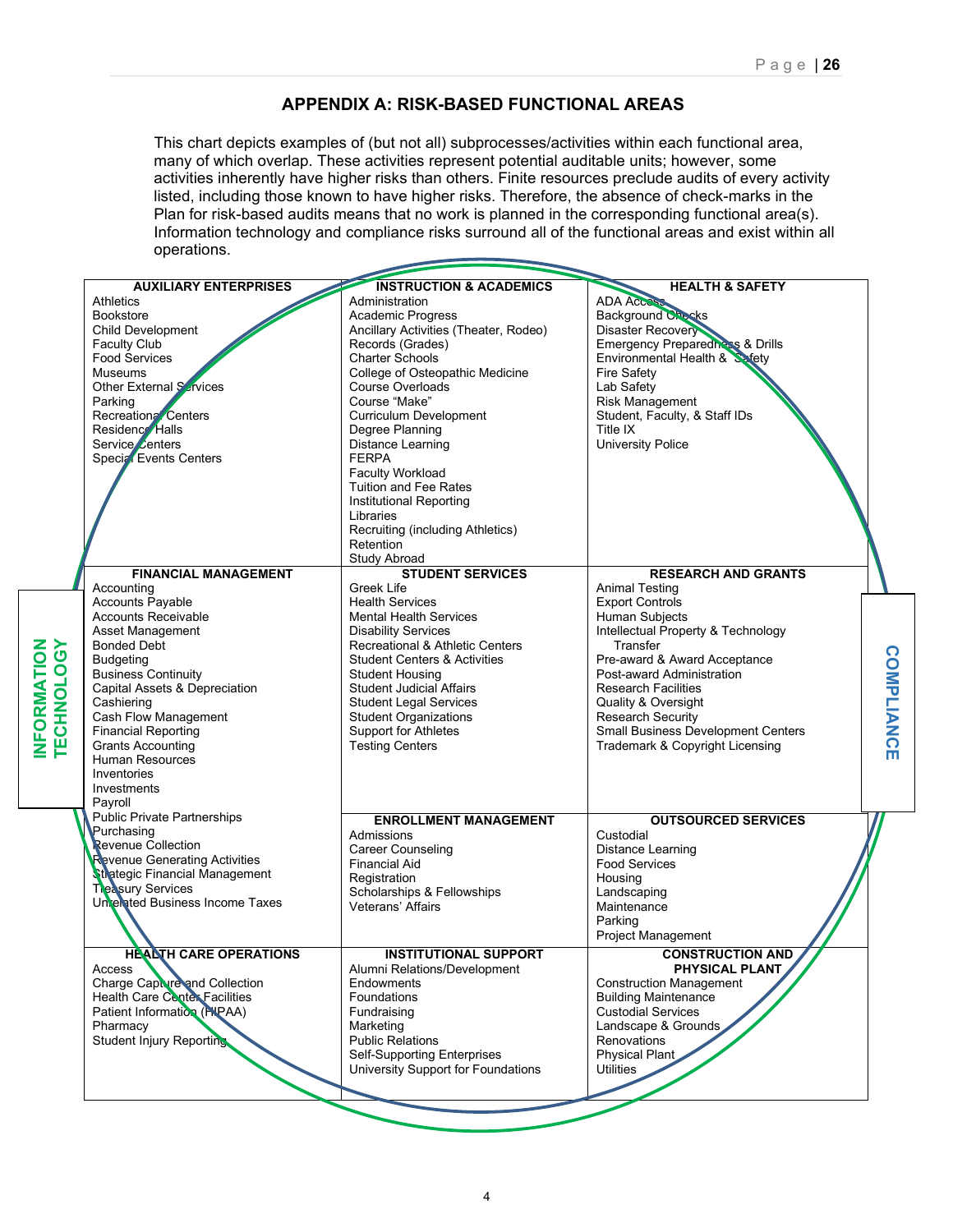#### **VI. External Audit Services Procured in Fiscal Year 2021**

- $\triangleright$  System Administration contracted with the following firms:
	- o R.L. Townsend & Associates, Construction Audits (Delegation 758-2018-002)
		- LIT: Technical Training & Education Building
		- LU: Setzer Center
		- SHSU: Arts Complex
		- SHSU: College of Osteopathic Medicine
		- Texas State: Ingram Hall
		- Texas State: University Events Center
	- o Allman & Associates, TSUS Foundation Audit (Delegation 758-2020-003).
	- o Consulting services: Dolores Stanford and Associates, Clery Review
- $\triangleright$  Lamar University contracted with the following firms:
	- $\circ$  Weaver and Tidwell, LLP, for NCAA Agreed-Upon Procedures for the Athletic Department's Statement of Revenues and Expenditures for the fiscal year ended August 31, 2020 (Delegation 734-2020-002).
	- o Mitchell T. Fontenote, CPA, for an audit of KVLU FM Radio Station's fiscal year 2020 financial statements (Delegation 734-2020-001).
- $\triangleright$  Lamar State College Port Arthur contracted with the following firm:
	- o Belt Harris Pechacek, LLLP, Financial Statement Review (Delegation 788-2021- 001).
	- o Weaver and Tidwell, LLP, Program Specific Student Financial Assistance Cluster (Title IV) Audit (Delegation 788-2021-002).
- $\triangleright$  Sam Houston State University contracted with the following firms:
	- o Belt Harris Pechacek, LLLP, Charter School Annual Financial Report FYE 8-31- 2020 (Delegation 753-2021-001).
	- o Webb & Wells, PC, Intercollegiate Athletics Agreed-Upon Procedures (Delegation 753-2021-002).
- $\triangleright$  Texas State University contracted with the following firms:
	- o Montemayor Britton Bender PC, Annual Financial Report FY 2020 (Delegation 754-2021-001).
	- o Atchley & Associates, LLP, Emmett & Miriam McCoy College of Business Administration Development Foundation Financial Statement Audit, FY 2021, (Delegation 754-2021-002).
	- o James Moore & Co., PL., NCAA Agreed-Upon Procedures, FY 2020 and 2021 (Delegations 754-2020-003 and 754-2021-004).
	- o Montemayor Britton Bender PC, Student Financial Aid Title IV Audit FY 2021 (Delegation 754-2021-005).